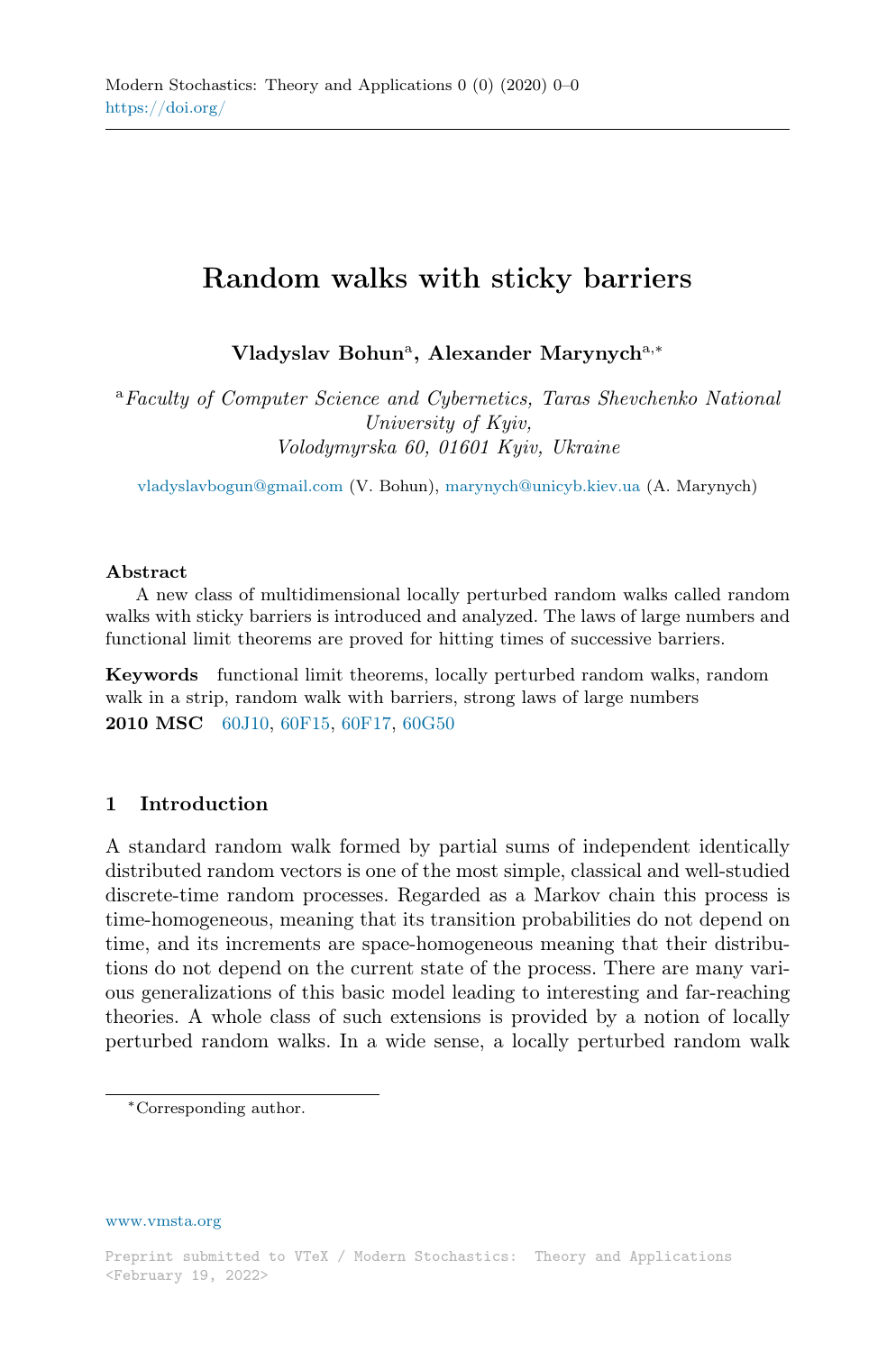is a Markov chain whose transition probabilities coincide with the transition probabilities of some standard random walk only outside a given subset of a state space. The first model of this flavor is due to Harrison and Shepp [\[5\]](#page-19-0) who investigated simple random walk on Z with a perturbation at state 0. That is, if the process is at state  $x \in \mathbb{Z} \setminus \{0\}$  it jumps to  $x \pm 1$  with probabilities  $1/2$ , whereas from the state 0 it jumps to  $\pm 1$  with probability  $p \in [0,1] \setminus \{1/2\}$ . Their main result says that the scaling limit of the locally perturbed random walk is a skew Brownian motion, rather than a standard Brownian motion occurring in case of a simple symmetric random walk when  $p = 1/2$ . Recent results and generalizations of this model can be found in [\[7\]](#page-19-1), [\[9\]](#page-19-2) and [\[10\]](#page-19-3).

Another representative of the class of locally perturbed random walks is a planar random walk in a semi-infinite strip studied in [\[2\]](#page-18-0). This model deals with a two-dimensional random walk on  $\mathbb{Z}^2$  which behaves as a standard random walk before hitting a horizontal line  $\{(x, y) \in \mathbb{Z}^2 : y = c\}$  and afterwards the walk 'sticks' to that line and behaves as a one-dimensional random walk on that line. Thus, the perturbation in that random walk is due to the presence of an impenetrable barrier that changes the behavior of the walk when it is reached. In [\[2\]](#page-18-0) such a process appeared in the context of statistical analysis of the low inventory problem and, therefore, is of purely applied nature. The main focus in [\[2\]](#page-18-0) was put on the analysis of that model when  $c \to \infty$ . Motivated by the aforementioned study we introduce and analyze in this note a new class of multidimensional locally perturbed random walks, which we call *random walks* with sticky barriers (RWSB) and which generalizes the model treated in [\[2\]](#page-18-0).

Let  $d \in \mathbb{N}$  be an integer which will remain fixed throughout the paper and denotes the dimension of an underlying space. For a sequence  $\mathbf{b}_n :=$  $(b_1^{(n)}, b_2^{(n)}, \ldots, b_d^{(n)})_{n \in \mathbb{N}}$  $(b_1^{(n)}, b_2^{(n)}, \ldots, b_d^{(n)})_{n \in \mathbb{N}}$  $(b_1^{(n)}, b_2^{(n)}, \ldots, b_d^{(n)})_{n \in \mathbb{N}}$  of  $\mathbb{N}^d$ -valued vectors<sup>2</sup>, introduce a sequence of lattice sets

$$
\mathbf{R}_n := \left( [0, b_1^{(n)}] \times [0, b_2^{(n)}] \times \cdots \times [0, b_d^{(n)}] \right) \cap \mathbb{N}_0^d,
$$

where  $\mathbb{N}_0 := \mathbb{N} \cup \{0\}$ . The random walk with sticky barriers  $(\mathbf{S}_k(n))_{k \in \mathbb{N}_0} :=$  $(\mathbf{S}_k)_{k \in \mathbb{N}_0}$  is a discrete-time  $\mathbb{N}_0^d$ -valued random process whose evolution can be described by the following informal rules (a formal description will be given below):

- is starts at the origin, that is,  $S_0 := 0$ ;
- while staying inside  $\mathbf{R}_n$  the process  $(\mathbf{S}_k)$  evolves as the usual random walk with independent identically distributed (i.i.d.)  $\mathbb{N}_0^d$ -valued increments;
- upon hitting one of the half-spaces

$$
\mathbf{H}_{i,\geq}^{(n)} = \{ (x_1, x_2, \dots, x_d) \in \mathbb{N}_0^d : x_i \geq b_i^{(n)} \},
$$

<span id="page-1-0"></span><sup>&</sup>lt;sup>2</sup>Throughout this paper we use bold symbols to indicate multi-dimensional vectors and/or sets of vectors, whereas regular font is used for one-dimensional objects.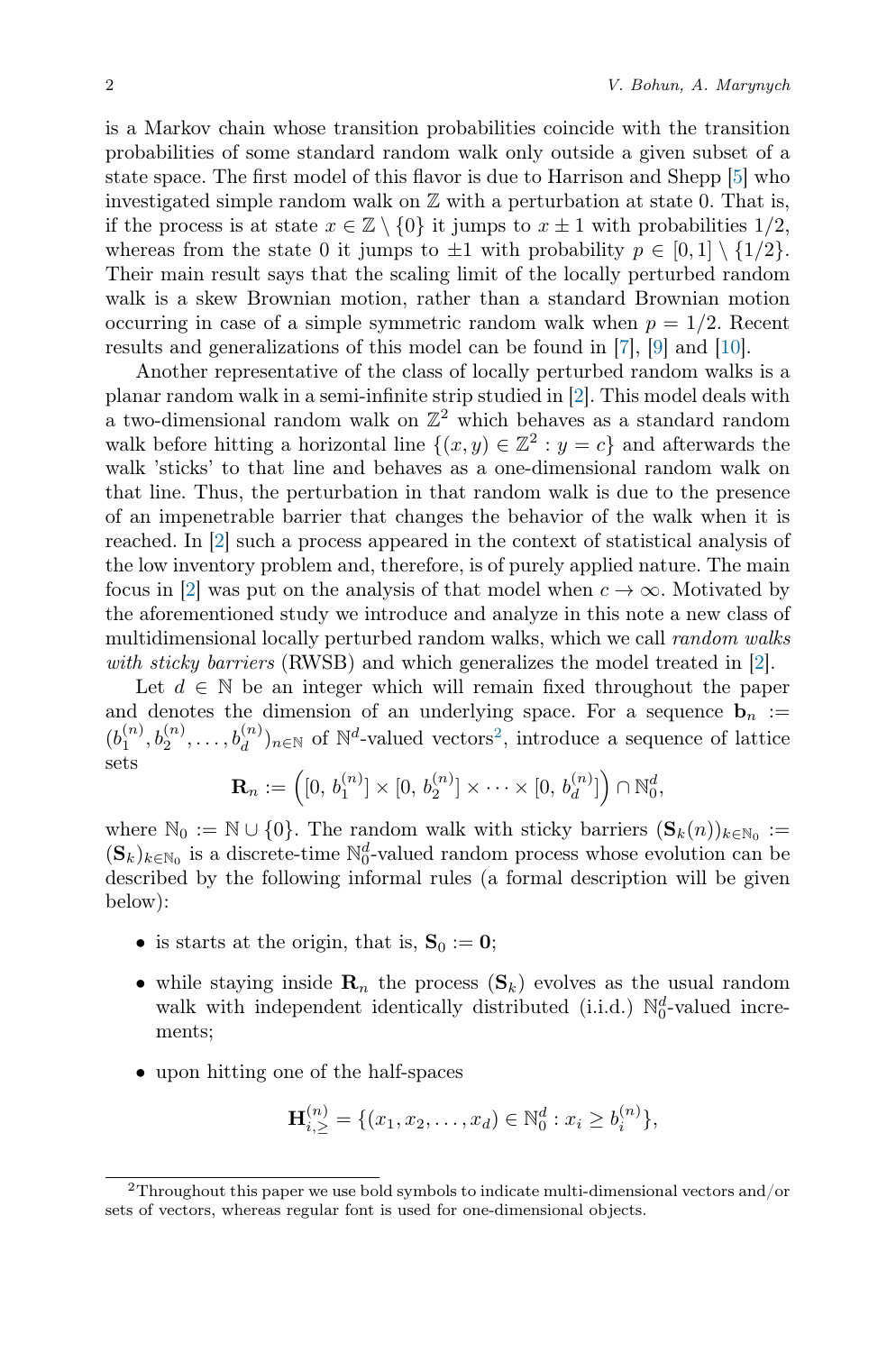for some  $i = 1, \ldots, d$ , the *i*-th coordinate of the process is set to be equal to  $b_i^{(n)}$  forever, that is, the process 'sticks' to the corresponding hyperplane

$$
\mathbf{H}_i^{(n)} := \{ (x_1, x_2, \dots, x_d) \in \mathbb{N}_0^d : x_i = b_i^{(n)} \},
$$

and evolves further as another random walk of a smaller dimension with i.i.d. increments in the hyperplane  $\mathbf{H}_i^{(n)}$  until it hits the next barrier of the form  $\mathbf{H}_{i,\geq}^{(n)} \cap \mathbf{H}_{j,\geq}^{(n)}$ , for some  $i \neq j$ , and so on;

• the process terminates upon hitting the vertex  $(b_1^{(n)}, b_2^{(n)}, \ldots, b_d^{(n)})$ .

Note that the notion of RWSB is genuinely multidimensional and becomes almost degenerate when  $d = 1$ . Thus, the most simple non-trivial situation occurs in dimension two and from now one we always assume that  $d \geq 2$ . As has already been mentioned, in case  $d = 2$  the concept of RWSB (in a slightly simplified variant with  $b_2^{(n)} = \infty$ ) was proposed in [\[2\]](#page-18-0) for the statistical analysis of a shared inventory problem with two types of goods. This model, on the one hand, was rich enough to take peculiarities of a finite inventory into account, but at the same time is simple enough to allow for a closed form of many important statistical quantities related to the model, see [\[2\]](#page-18-0) for the details. Let us also stress that the model studied here, as well as its particular case treated in [\[2\]](#page-18-0), can easily be generalized to the nonlattice settings. That is, one can easily drop the assumption that the increments are  $\mathbb{N}_0^d$ -valued and define a RWSB with state space  $\mathbb{R}^d$ . Most of the results obtained in this paper hold also in this more general settings upon necessary amendments.

The rest of the paper is organized as follows. In Section [2](#page-2-0) we give a formal specification of the model by defining the process  $(\mathbf{S}_k)_{k \in \mathbb{N}_0}$  and various related quantities. The main results are given in Section [3](#page-5-0) and divided into three parts: strong laws of large numbers, asymptotic expansions for expectations and functional limit theorems. The proofs are given in Section [4.](#page-8-0) In the Appendix we collected some basic facts from renewal theory which is the main toolbox for our analysis.

We shall also use the following notational conventions. For a vector  $x =$  $(x_1, x_2, \ldots, x_d) \in \mathbb{N}_0^d$  we denote by  $|\mathbf{x}| = |x_1| + |x_2| + \cdots + |x_d|$  its Manhattan norm. We shall also use the notation  $\mathbf{x} \cdot \mathbf{y}$  for the coordinatewise product of vectors, that is, if  $\mathbf{y} = (y_1, y_2, \dots, y_d) \in \mathbb{N}_0^d$ , then  $\mathbf{x} \cdot \mathbf{y} = (x_1y_1, x_2y_2, \dots, x_dy_d)$ .

#### <span id="page-2-0"></span>2 Formal description of the model

Let  $n \in \mathbb{N}$  be a fixed integer. Denote by  $\mathbf{B}_d := \{0,1\}^d$  the set of binary strings of length d. The vector  $\mathbf{m} = (m_1, m_2, \dots, m_d) \in \mathbf{B}_d$  represents the already reached barriers, that is,  $m_i = 0$ , for some  $i = 1, \ldots, d$ , if and only if a RWSB, to be constructed below, did not yet reach the barrier  $b_i^{(n)}$ . Put  $\mathbf{B}'_d := \{0,1\}^d \setminus$  $\{1, 1, \ldots, 1\}$ . Let  $(\Omega, \mathcal{F}, \mathbb{P})$  be a fixed probability space, which we assume to be rich enough to accommodate an array  $\mathbf{X}_k^{(\mathbf{m})} = (X_{k,1}^{(\mathbf{m})})$  $X_{k,1}^{(m)}, X_{k,2}^{(m)}, \ldots, X_{k,d}^{(m)}),$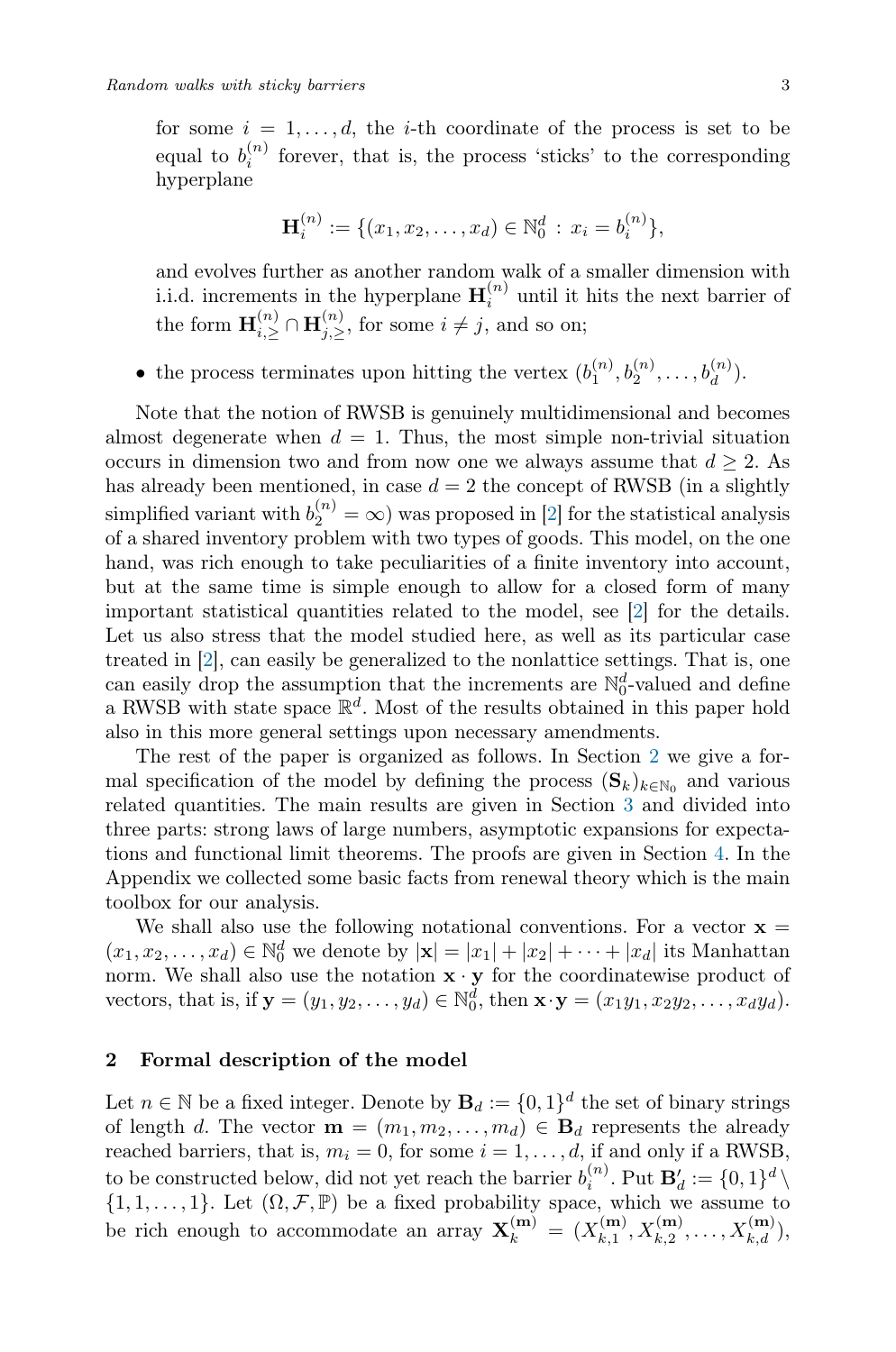$\mathbf{m} \in \mathbf{B}'_d$ ,  $k \in \mathbb{N}$  of mutually independent  $\mathbb{N}_0^d$ -valued random variables. For every fixed  $\mathbf{m} \in \mathbf{B}'_d$ , the variables  $(\mathbf{X}_k^{(\mathbf{m})})$  $\binom{m}{k}$ <sub>k∈N</sub> are assumed to be identically distributed and represent the increments of the RWSB when it has hit barriers determined by m. A random walk with sticky barriers is a Markov chain  $\mathbf{S}_k := (S_{k,1}, S_{k,2}, \ldots, S_{k,d}), k \in \mathbb{N}_0$ , that depends on the parameter n, and which is defined formally by the recursive formula

<span id="page-3-1"></span>
$$
\mathbf{S}_0 = \mathbf{0}, \quad \mathbf{S}_{k+1} := \min\left\{ \mathbf{S}_k + \mathbf{X}_{k+1-\tau_{|\mathbf{I}_k|}(n)}^{(\mathbf{I}_k)}, \mathbf{b}_n \right\}, \quad k \in \mathbb{N}_0, \tag{1}
$$

where the minimum is taken coordinatewise, the binary vector

$$
\mathbf{B}_d \ni \mathbf{I}_k := \mathbf{I}_k^{(n)} = \left(\mathbf{1}_{\{S_{k,1}=b_1^{(n)}\}}, \mathbf{1}_{\{S_{k,2}=b_2^{(n)}\}}, \dots, \mathbf{1}_{\{S_{k,d}=b_d^{(n)}\}}\right), \quad k \in \mathbb{N}_0, (2)
$$

represents the barriers already reached before k-th step, and

<span id="page-3-3"></span>
$$
\tau_0(n) := 0, \quad \tau_j(n) := \inf\{k \in \mathbb{N}_0 : |\mathbf{I}_k^{(n)}| \ge j\}, \quad j = 1, \dots, d,
$$
 (3)

are the moments at which  $(\mathbf{S}_k)$  hits a new barrier<sup>[3](#page-3-0)</sup>. Note that, for every fixed  $n \in \mathbb{N}$ ,  $(\mathbf{S}_k)$  is indeed a Markov chain with the discrete state space  $\mathbf{R}_n$  and the inhomogeneous (in space) transition kernel

$$
\mathbb{P}\{\mathbf{S}_k = \mathbf{y} | \mathbf{S}_{k-1} = \mathbf{x}\} = \mathbb{P}\{\min(\mathbf{x} + \mathbf{X}^{(\mathbf{m}(\mathbf{x}))}, \mathbf{b}_n) = \mathbf{y}\},\
$$
  
where  $\mathbf{m}(\mathbf{x}) := \left(\mathbf{1}_{\{x_1 = b_1^{(n)}\}}, \mathbf{1}_{\{x_2 = b_2^{(n)}\}}, \dots, \mathbf{1}_{\{x_d = b_d^{(n)}\}}\right), \mathbf{x}, \mathbf{y} \in \mathbf{R}_n,$ 

and, for  $\mathbf{m} \in \mathbf{B}_d$ ,  $\mathbf{X}^{(\mathbf{m})} = (X_1^{(\mathbf{m})}, X_2^{(\mathbf{m})}, \dots, X_d^{(\mathbf{m})})$  is a generic copy of the i.i.d. variables  $\mathbf{X}_k^{(m)}$  $\binom{m}{k}$ ,  $k \in \mathbb{N}$ . By definition,  $\tau_d(n)$  is the absorption time when the RWSB hits  $\mathbf{b}_n$  and stays there forever. Furthermore, without loss of generality we can and do assume in what follows that, for all  $k \in \mathbb{N}$  and  $\mathbf{m} \in \mathbf{B}_d$ ,

<span id="page-3-2"></span>
$$
\mathbb{P}\{\mathbf{X}_{k,j}^{(\mathbf{m})} = 0\} = 1 \text{ for every } j = 1, ..., d \text{ such that } m_j = 1.
$$
 (4)

Despite a formidable form, formula [\(1\)](#page-3-1) has a simple interpretation that agrees with the informal description given in the introduction. Namely, the evolution of  $(\mathbf{S}_k)_{k \in \mathbb{N}_0}$  before the absorption time  $\tau_d(n)$  is divided into disjoint parts. For every integer  $k < \tau_d(n)$  there is a unique index  $i = 0, \ldots, d - 1$ , such that  $k \in [\tau_i(n), \tau_{i+1}(n)]$ . Thus, using that  $\mathbf{I}_k = \mathbf{I}_{\tau_i(n)}$  and  $|\mathbf{I}_k| = i$  if  $k \in [\tau_i(n), \tau_{i+1}(n))$ , and denoting  $l := k - \tau_i(n)$ , we can write

$$
\mathbf{S}_{\tau_i(n)+l+1} = \min\left\{\mathbf{S}_{\tau_i(n)+l} + \mathbf{X}_{l+1}^{(\mathbf{I}_{\tau_i(n)})}, \mathbf{b}_n\right\}, \quad 0 \le l \le \tau_{i+1}(n) - \tau_i(n) - 1. \tag{5}
$$

Moreover, by definition of  $\tau_{i+1}(n)$  and in view of assumption [\(4\)](#page-3-2), the minimum above can be dropped if  $0 \leq l \leq \tau_{i+1}(n) - \tau_i(n) - 2$ . Thus,

$$
\mathbf{S}_{\tau_i(n)+l+1} = \mathbf{S}_{\tau_i(n)+l} + \mathbf{X}_{l+1}^{(\mathbf{I}_{\tau_i(n)})}, \quad 0 \le l < \tau_{i+1}(n) - \tau_i(n) - 1,
$$

<span id="page-3-0"></span><sup>&</sup>lt;sup>3</sup>The sign  $\geq$  in the definition of  $\tau_i$  is used since the RWSB, in principle, could hit several barriers simultaneously at a single jump. In this case, several consequent  $\tau_i$  attain the same value.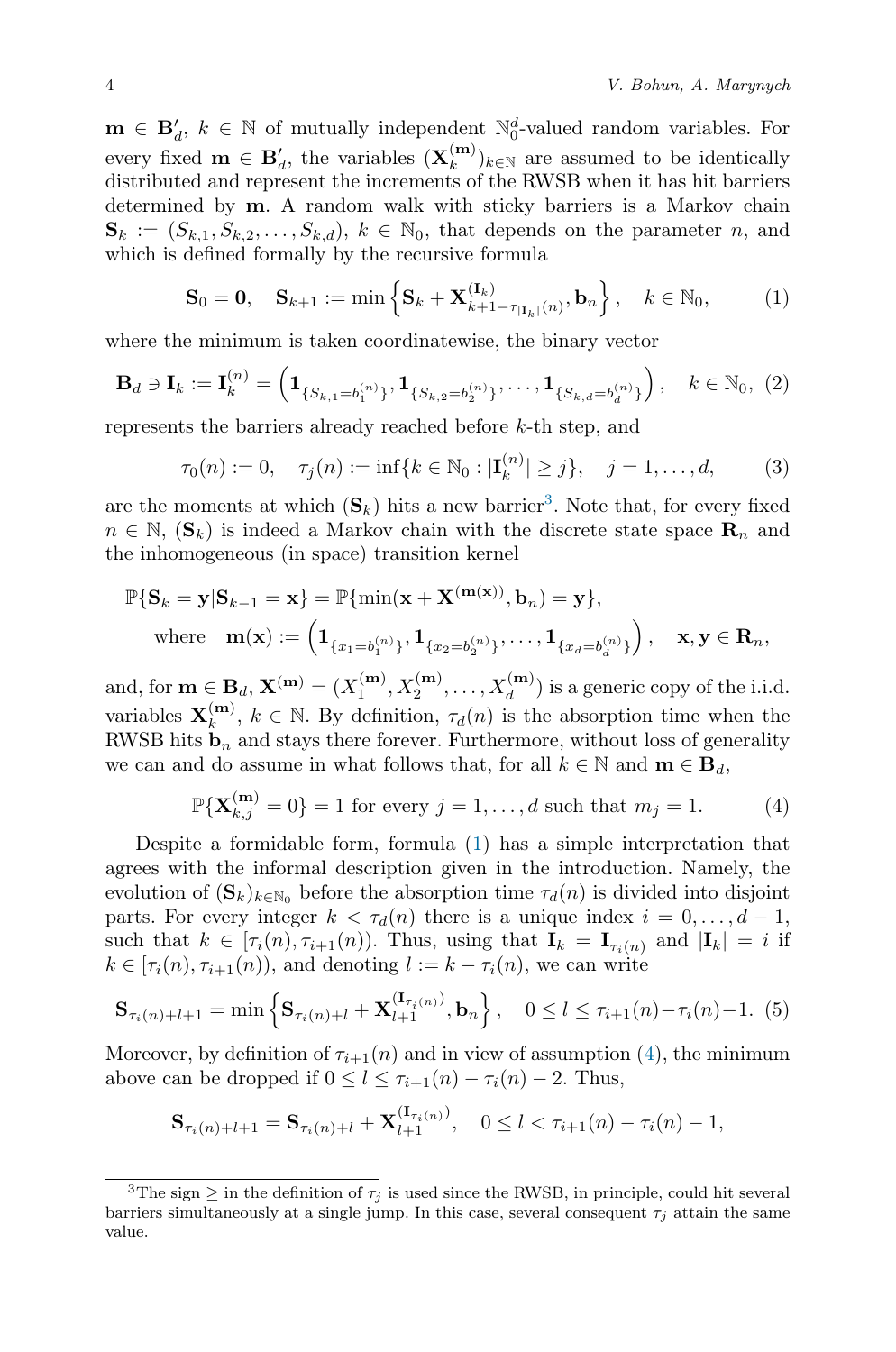which means that, for every  $i = 0, \ldots, d - 1$ , the process  $(\mathbf{S}_{\tau_i(n)+l} - \mathbf{S}_{\tau_i(n)})$  is the standard zero-delayed random walk on the time interval  $0 \leq l < \tau_{i+1}(n)$  –  $\tau_i(n) - 1$ . We also emphasize that in our definition of  $(\mathbf{S}_k)$  on each of the time intervals  $[\tau_i(n), \tau_{i+1}(n)]$  the numeration of increments starts afresh from 1.

Another useful representation of  $(\mathbf{S}_k)$  is as follows

<span id="page-4-0"></span>
$$
\mathbf{S}_{k} = \min \left( \sum_{i=0}^{d-1} \sum_{j=\tau_{i}(n)}^{\min(\tau_{i+1}(n),k)-1} \mathbf{X}_{j+1-\tau_{i}(n)}^{(\mathbf{I}_{\tau_{i}(n)})}, \mathbf{b}_{n} \right), \quad k \in \mathbb{N}_{0}.
$$
 (6)

Indeed, [\(1\)](#page-3-1) yields, for  $k \leq \tau_d(n)$ ,

$$
\mathbf{S}_{k} = \min \left\{ \sum_{j=0}^{\infty} \mathbf{X}_{j+1-\tau_{|\mathbf{I}_{j}|}(n)}^{(\mathbf{I}_{j})} \mathbbm{1}_{\{j < k\}}, \mathbf{b}_{n} \right\}
$$
\n
$$
= \min \left\{ \sum_{j=0}^{\infty} \sum_{i=0}^{d-1} \mathbbm{1}_{\{\tau_{i}(n) \leq j < \min(\tau_{i+1}(n), k)\}} \mathbf{X}_{j+1-\tau_{|\mathbf{I}_{j}|}(n)}^{(\mathbf{I}_{j})}, \mathbf{b}_{n} \right\}
$$
\n
$$
= \min \left\{ \sum_{i=0}^{d-1} \sum_{j=0}^{\infty} \mathbbm{1}_{\{\tau_{i}(n) \leq j < \min(\tau_{i+1}(n), k)\}} \mathbf{X}_{j+1-\tau_{i}(n)}^{(\mathbf{I}_{\tau_{i}(n)})}, \mathbf{b}_{n} \right\},
$$

which is the right-hand side of [\(6\)](#page-4-0).

Throughout the paper we shall make the following assumptions on the distribution of  $X^{(m)}$  and use the following notation. By  $E$  we denote expectation with respect to the probability measure  $\mathbb{P}$ . We suppose that, for every  $\mathbf{m} \in \mathbf{B}'_d$ , it holds

$$
\boldsymbol{\mu}^{(\mathbf{m})} = (\mu_1^{(\mathbf{m})}, \mu_2^{(\mathbf{m})}, \dots, \mu_d^{(\mathbf{m})}) := \left( \mathbb{E} X_1^{(\mathbf{m})}, \mathbb{E} X_2^{(\mathbf{m})}, \dots, \mathbb{E} X_d^{(\mathbf{m})} \right) \in [0, \infty)^d
$$
  
and 
$$
\mathbb{E} X_i^{(\mathbf{m})} > 0 \text{ if } m_i = 0, \quad i = 1, \dots, d; \quad (7)
$$

and

<span id="page-4-3"></span>
$$
v_{i,i}^{(m)} := \text{Var}\,(X_i^{(m)}) \in (0,\infty) \text{ if } m_i = 0, \quad i = 1,\dots,d. \tag{8}
$$

We now state the assumptions on the sequence of barriers  $(b_n)$ . We assume that there exist *pairwise distinct* positive numbers  $\rho_1, \ldots, \rho_d$  such that, for every fixed  $\lambda > 0$ 

<span id="page-4-1"></span>
$$
\lim_{n \to \infty} \frac{b_i^{(\lfloor n\lambda \rfloor)}}{b_i^{(n)}} = \lambda^{\rho_i}, \quad i = 1, \dots, d,
$$
\n(9)

that is, the sequence  $(b_i^{(n)})_{n\in\mathbb{N}}$  is regularly varying with index  $\rho_i$ , for every  $i = 1, \ldots, d$ . See [\[1\]](#page-18-1) for the comprehensive information on regularly varying functions and sequences. Note that without loss of generality we may assume that  $0 < \rho_1 < \rho_2 < \cdots < \rho_d$ , since we can always permute the coordinates of all involved variables to achieve the desired order of indices  $\rho_i$ 's. Thus, from now on we suppose additionally that

<span id="page-4-2"></span>
$$
0 < \rho_1 < \rho_2 < \dots < \rho_d < \infty. \tag{10}
$$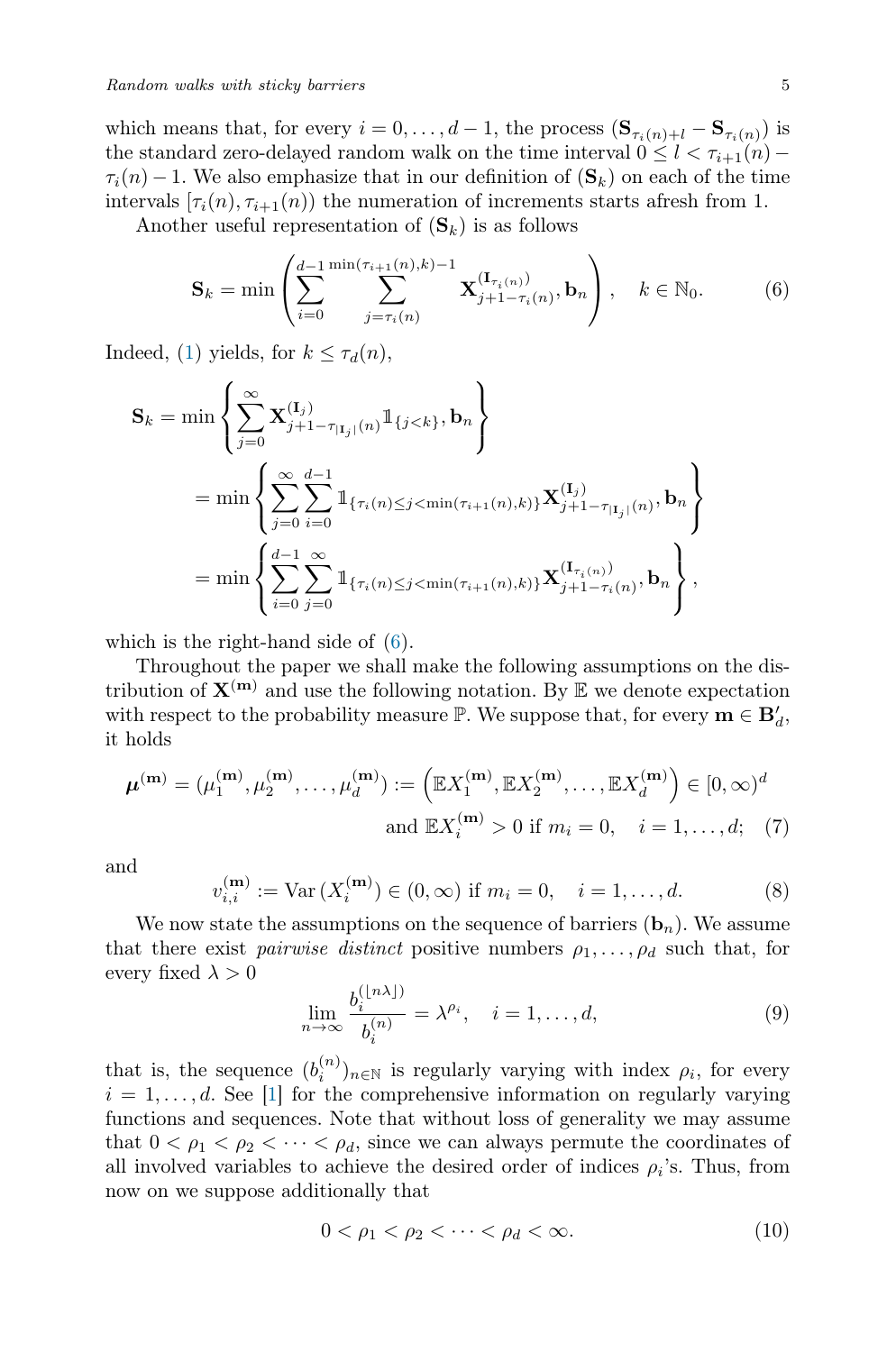We shall also occasionally allow the sequence  $(\mathbf{b}_n)_{n\in\mathbb{N}}$  to be random. In this case we shall assume that the barriers and the steps of the corresponding RWSB are independent and that the limit relation [\(9\)](#page-4-1) holds almost surely for some deterministic  $\rho_1, \ldots, \rho_d$ , which, therefore, can again be arranged in the increasing order.

### <span id="page-5-0"></span>3 Main results

Let  $\{e_1, e_2, \ldots, e_d\}$  denote the standard unit basis of  $\mathbb{R}^d$  and put

$$
\mathbf{s}_0 = \mathbf{e}_0 := \mathbf{0}, \quad \mathbf{s}_k := \sum_{j=1}^k \mathbf{e}_j, \quad k = 1, \dots, d.
$$

#### 3.1 Strong laws of large numbers

Our first main result is a uniform strong law of large numbers for the differences  $\tau_j - \tau_{j-1}$  and positions of the RWSB upon hitting the barriers.

<span id="page-5-3"></span>**Theorem 1.** Assume that  $(b_n)_{n \in \mathbb{N}} \subset \mathbb{N}^d$  is a (possibly random) sequence of barriers such that [\(9\)](#page-4-1) holds for some deterministic  $\rho_j$ ,  $j = 1, \ldots, d$  satisfying [\(10\)](#page-4-2). Suppose also that  $(\mathbf{b}_n)_{n \in \mathbb{N}}$  and  $(\mathbf{X}_k^{(m)})$  $\binom{m}{k}$  are independent. Then, for every  $j = 1, \ldots, d$  and  $a > 0$ , it holds

<span id="page-5-2"></span>
$$
\sup_{t \in (0, a]} \left| \frac{\tau_j(\lfloor nt \rfloor) - \tau_{j-1}(\lfloor nt \rfloor)}{b_j^{(n)}} - \frac{t^{\rho_j}}{\mu_j^{(\mathbf{s}_{j-1})}} \right| \xrightarrow[n \to \infty]{\text{a.s.}} 0,
$$
\n(11)

and

<span id="page-5-5"></span>
$$
\sup_{t\in(0,a]}\left|\frac{\mathbf{S}_{\tau_j(\lfloor nt\rfloor)}}{b_j^{(n)}}-\frac{t^{\rho_j}}{\mu_j^{(\mathbf{s}_{j-1})}}(\mathbf{s}_d-\mathbf{s}_{j-1})\cdot\boldsymbol{\mu}^{(\mathbf{s}_{j-1})}\right|\overset{\text{a.s.}}{\underset{n\to\infty}{\longrightarrow}}0.\tag{12}
$$

Furthermore,

<span id="page-5-4"></span>
$$
|\mathbf{I}_{\tau_j(n)}^{(n)} - \mathbf{s}_j| \underset{n \to \infty}{\xrightarrow{\text{a.s.}}} 0,
$$
\n(13)

that is, for all  $i = 1, \ldots, d$ ,

<span id="page-5-1"></span> $\mathbb{P}\{\text{ there exists }n_0 \in \mathbb{N} \text{ such that } \mathbf{I}_{\tau_j(n)}^{(n)} = \mathbf{s}_j \text{ for all }n \geq n_0\} = 1.$  (14)

Remark 1. The relation [\(14\)](#page-5-1) says, in essence, that RWSB hits the barriers in a prescribed order: first  $b_1^{(n)}$ , then  $b_2^{(n)}$ , and so on. This is not surprising in view of our assumption [\(10\)](#page-4-2) on the rate of growth of barriers.

Fix  $l = 1, ..., d$ . Replacing, for  $j = 1, ..., l - 1$ , the denominators in [\(11\)](#page-5-2) by  $b_l^{(n)}$  $\ell_l^{(n)}$  and the limits  $t^{\rho_j}/\mu_j^{(\mathbf{s}_{j-1})}$  by zeros, and summing over all  $j=1,\ldots,l$ yields the following corollary, which, in particular, provides the uniform strong law of large numbers for the absorption time of the RWSB when  $l = d$ .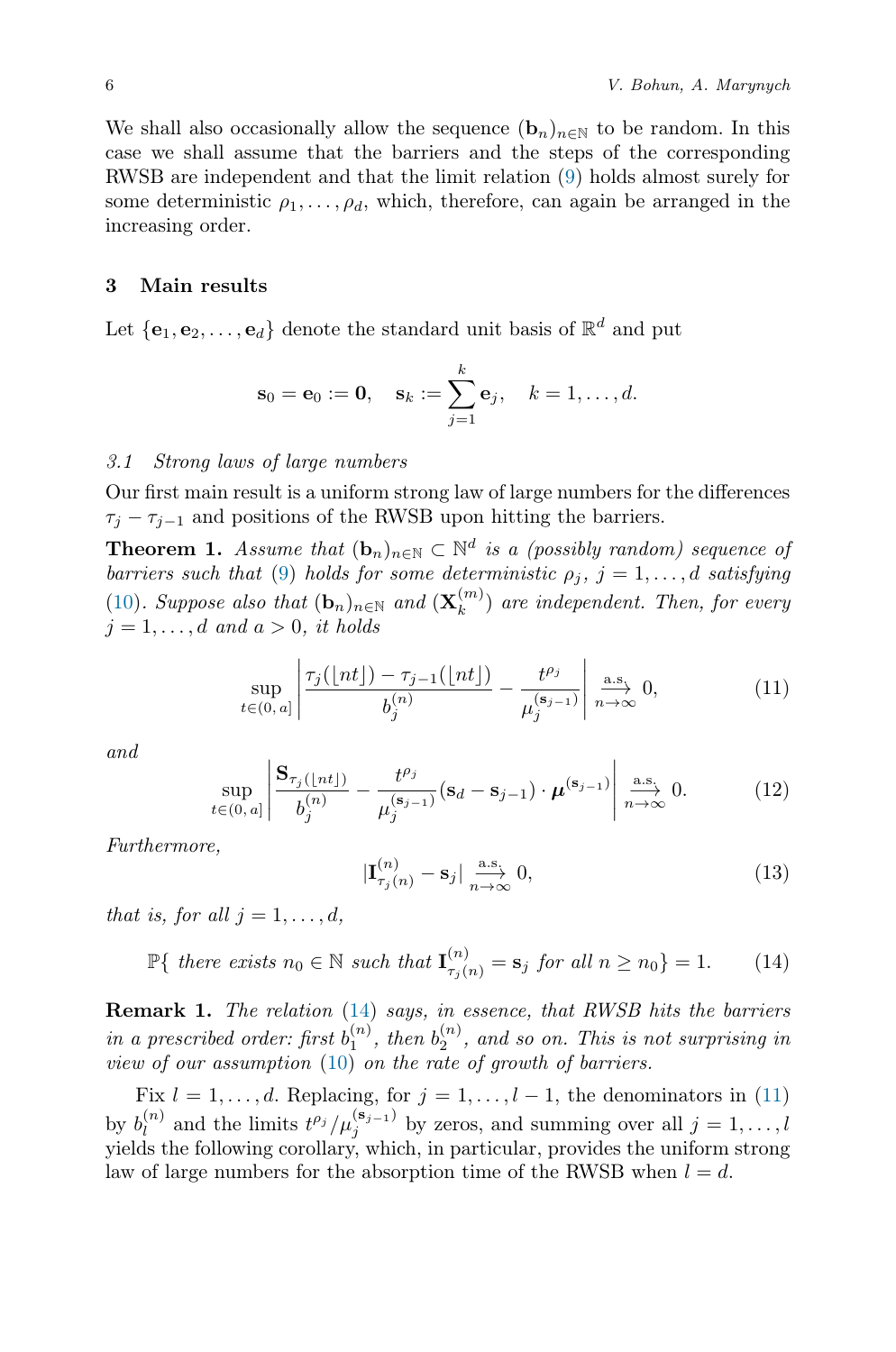<span id="page-6-0"></span>**Corollary 1.** Under the assumptions on Theorem [1,](#page-5-3) for  $l = 1, \ldots, d$ ,

$$
\sup_{t\in(0,\,a]}\left|\frac{\tau_l(\lfloor nt\rfloor)}{b_l^{(n)}}-\frac{t^{\rho_l}}{\mu_l^{(s_{l-1})}}\right|\overset{\text{a.s.}}{\underset{n\to\infty}\longrightarrow}0.
$$

In particular, the absorption time satisfies

$$
\sup_{t \in (0, a]} \left| \frac{\tau_d(\lfloor nt \rfloor)}{b_d^{(n)}} - \frac{t^{\rho_d}}{\mu_d^{(\mathbf{s}_{d-1})}} \right| \xrightarrow[n \to \infty]{\text{a.s.}} 0.
$$

**Remark 2.** All the claims of Theorem [1](#page-6-0) and Corollary 1 hold without the second-moments assumption  $(8)$ .

#### 3.2 Expectations

The exact calculation of  $\mathbb{E} \tau_j(n)$  and  $\mathbb{E} \mathbf{S}_{\tau_j(n)}$  seems to be overly complicated. However, we have been able to prove the following result.

<span id="page-6-1"></span>**Proposition 1.** For  $j = 1, \ldots, d$ , it holds,

$$
\mathbb{E} \left( \tau_j(n) - \tau_{j-1}(n) | \mathbf{I}_{\tau_{j-1}(n)} = \mathbf{s}_{j-1} \right)
$$
\n
$$
= \frac{b_j^{(n)} - \mathbb{E} \left( S_{\tau_{j-1}(n),j} | \mathbf{I}_{\tau_{j-1}(n)} = \mathbf{s}_{j-1} \right)}{\mu_j^{(\mathbf{s}_{j-1})}} + O(1), \quad n \to \infty; \quad (15)
$$

and, for  $l = j, \ldots, d$ ,

$$
\mathbb{E}\left(S_{\tau_j(n),l} - S_{\tau_{j-1}(n),l}|\mathbf{I}_{\tau_{j-1}(n)} = \mathbf{s}_{j-1}\right)
$$
\n
$$
= \frac{\mu_l^{(\mathbf{s}_{j-1})}\left(b_j^{(n)} - \mathbb{E}\left(S_{\tau_{j-1}(n),j}|\mathbf{I}_{\tau_{j-1}(n)} = \mathbf{s}_{j-1}\right)\right)}{\mu_j^{(\mathbf{s}_{j-1})}} + O(1), \quad n \to \infty. \quad (16)
$$

In particular,

$$
\mathbb{E}\tau_1(n) = \frac{b_1^{(n)}}{\mu_1^{(0)}} + O(1), \quad n \to \infty,
$$
 (17)

and, for  $l = 2, \ldots, d$ ,

<span id="page-6-2"></span>
$$
\mathbb{E}S_{\tau_1(n),l} = \frac{\mu_l^{(\mathbf{0})} b_1^{(n)}}{\mu_1^{(\mathbf{0})}} + O(1), \quad n \to \infty.
$$
 (18)

Note that by  $(13)$ ,

$$
\mathbb{E}\left(S_{\tau_{j-1}(n),j}|{\bf I}_{\tau_{j-1}(n)}= {\bf s}_{j-1}\right)\leq \frac{\mathbb{E}S_{\tau_{j-1}(n),j}}{\mathbb{P}\{{\bf I}_{\tau_{j-1}(n)}= {\bf s}_{j-1}\}} \sim \mathbb{E}S_{\tau_{j-1}(n),j}, \quad n\to \infty,
$$

and  $\mathbb{E}S_{\tau_{j-1}(n),j} = O(b_{j-1}^{(n)}) = o(b_j^{(n)})$ , as  $n \to \infty$ , for  $j = 2, ..., d$ , as can be easily checked by the stochastic comparison argument. Thus, we obtain the following.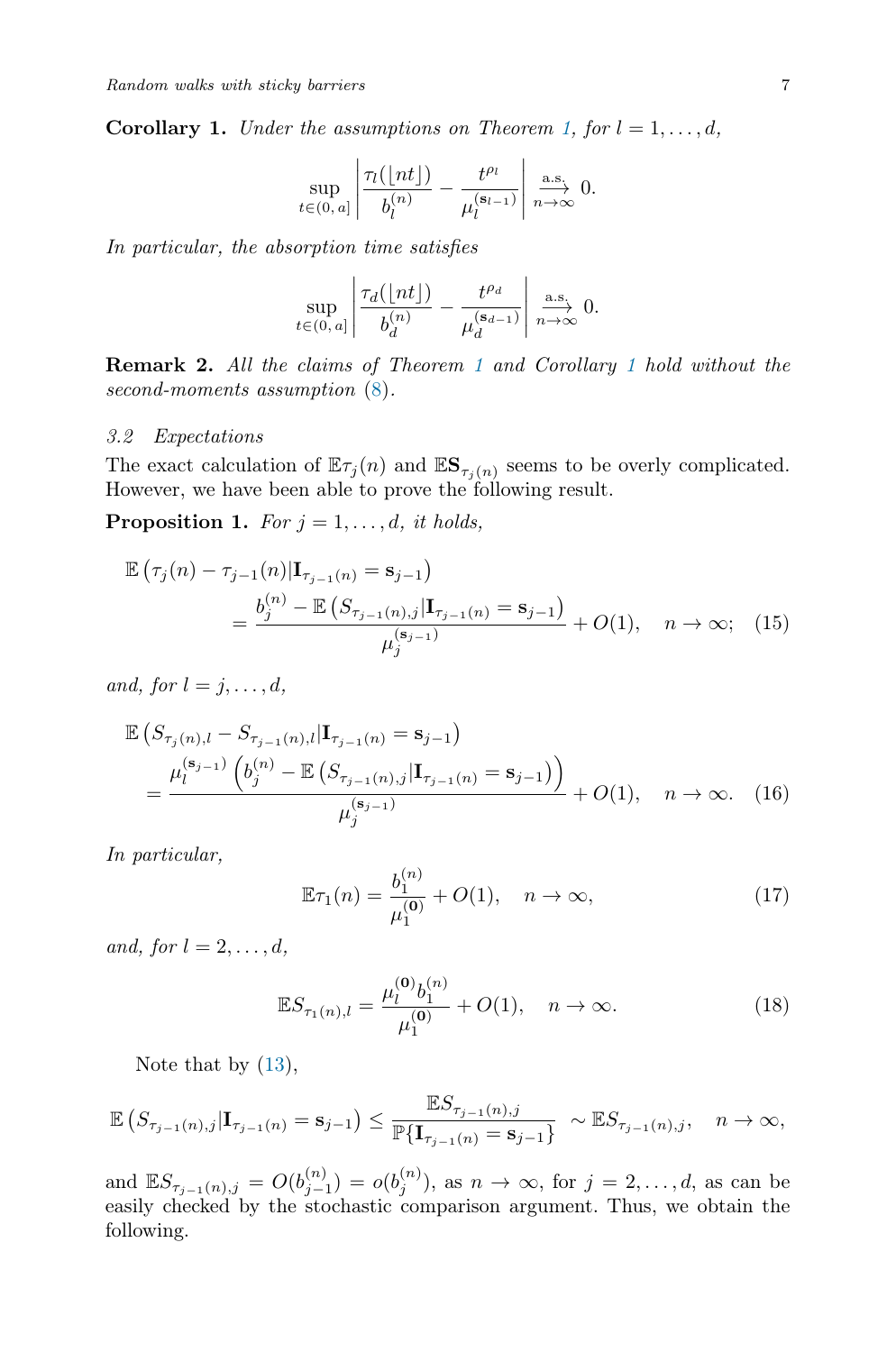Corollary 2. For  $j = 1, \ldots, d$ , it holds,

$$
\mathbb{E}\left(\tau_j(n) - \tau_{j-1}(n)|\mathbf{I}_{\tau_{j-1}(n)} = \mathbf{s}_{j-1}\right) \sim \frac{b_j^{(n)}}{\mu_j^{(\mathbf{s}_{j-1})}}, \quad n \to \infty;
$$
 (19)

and, for  $l = j, \ldots, d$ ,

$$
\mathbb{E}\left(S_{\tau_j(n),l} - S_{\tau_{j-1}(n),l}|\mathbf{I}_{\tau_{j-1}(n)} = \mathbf{s}_{j-1}\right) \sim \frac{\mu_l^{(\mathbf{s}_{j-1})}b_j^{(n)}}{\mu_j^{(\mathbf{s}_{j-1})}}, \quad n \to \infty. \tag{20}
$$

#### 3.3 Functional limit theorems

Fix  $0 < a < b < \infty$ . In what follows we denote by  $\frac{d}{n\to\infty}$  the convergence in distribution in the Skorokhod space  $D[a, b]$  endowed with the standard  $J_1$ topology.

<span id="page-7-1"></span>**Theorem 2.** For every  $j = 1, \ldots, d$ , the following holds true,

$$
\left(\frac{\tau_j(\lfloor nt \rfloor) - \tau_{j-1}(\lfloor nt \rfloor) - \frac{1}{\mu_j^{(s_{j-1})}}(b_j^{\lfloor nt \rfloor)} - \mathbb{E}(S_{\tau_{j-1}(\lfloor nt \rfloor),j}|A_{n,j-1}(a)))}{(\mu_j^{(s_{j-1})})^{-3/2}(v_{j,j}^{(s_{j-1})}b_j^{(n)})^{1/2}}\right)_{t \in [a,b]} \xrightarrow[n \to \infty]{\frac{d}{n \to \infty}} (B(t^{\rho_j}))_{t \in [a,b]},
$$
\n(21)

where  $B = (B(t))_{t\geq 0}$  is the standard Brownian motion and the events  $A_{n,j-1}(a)$ are defined in [\(32\)](#page-9-0) below. Moreover, if  $2\rho_{j-1} < \rho_j$ , then

<span id="page-7-2"></span>
$$
\left(\frac{\tau_j(\lfloor nt \rfloor) - \tau_{j-1}(\lfloor nt \rfloor) - (\mu_j^{(\mathbf{s}_{j-1})})^{-1} b_j^{(\lfloor nt \rfloor)}}{(\mu_j^{(\mathbf{s}_{j-1})})^{-3/2} (v_{j,j}^{(\mathbf{s}_{j-1})} b_j^{(n)})^{1/2}}\right)_{t>0} \xrightarrow{n \to \infty} \left(B(t^{\rho_j})\right)_{t>0}, \quad (22)
$$

in the Skorokhod space  $D(0,\infty)$  endowed with the standard  $J_1$ -topology.

**Remark 3.** We do not know whether the conditional expectation

<span id="page-7-0"></span>
$$
\mathbb{E}(S_{\tau_{j-1}(\lfloor nt \rfloor),j}|A_{n,j-1}(a))
$$

in the centering in [\(21\)](#page-7-0) can be replaced by its unconditional counterpart without extra assumptions. Even though  $\lim_{n\to\infty} \mathbb{P}\{A_{n,j-1}(a)\} = 1$ , we do not even know whether

$$
\mathbb{E}(S_{\tau_{j-1}(n),j}|A_{n,j-1}(a)) \sim \mathbb{E}S_{\tau_{j-1}(n),j}, \quad n \to \infty,
$$

since we do not have a sufficient control over the behavior of  $S_{\tau_{i-1}(n)}$  on the complement event  $A_{n,j-1}^c(a)$ .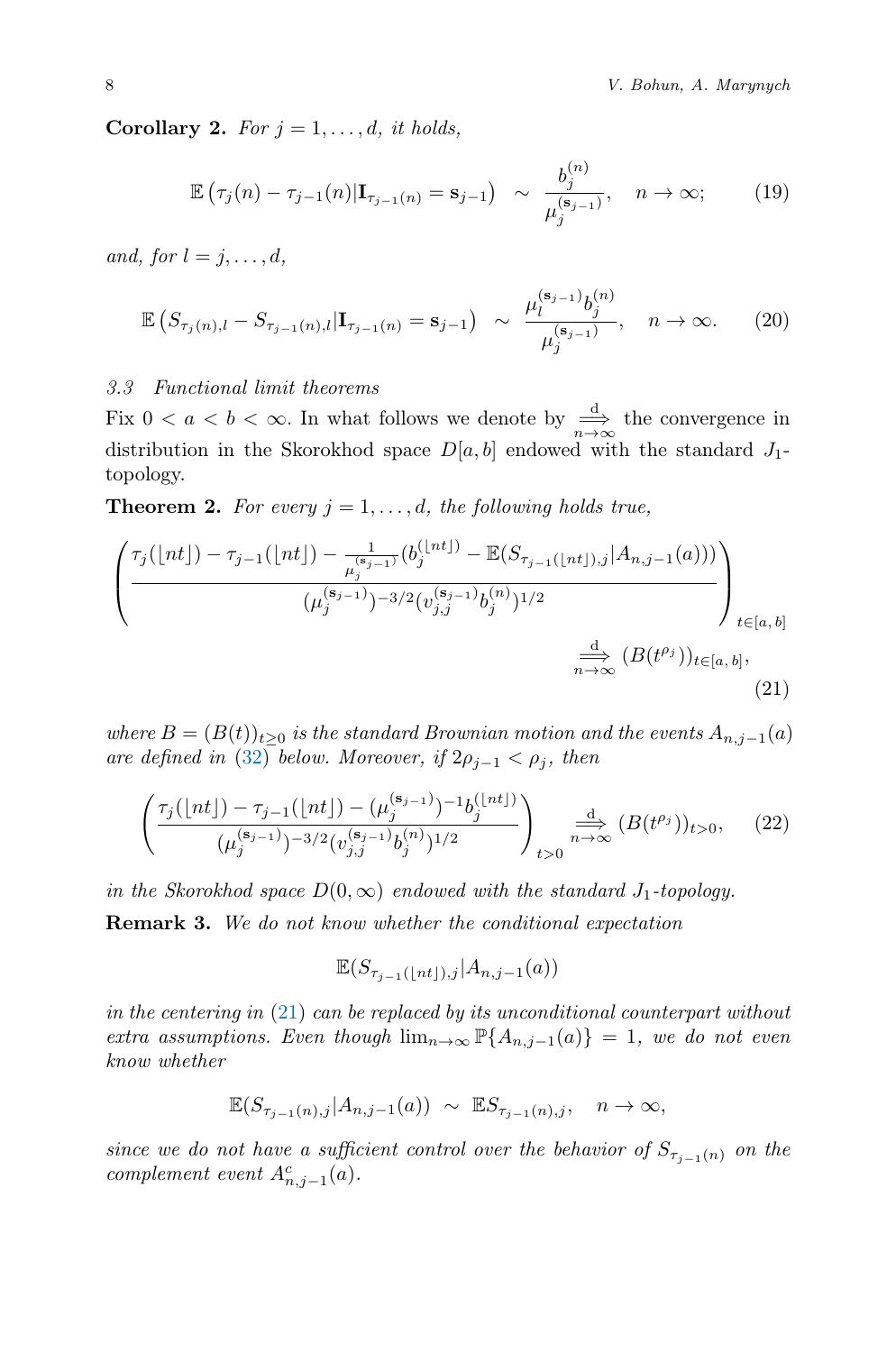#### <span id="page-8-0"></span>4 Proofs

Let us introduce some additional notation. For  $\mathbf{m} \in \mathbf{B}'_d$ , let

$$
\mathbf{S}_0^{(\mathbf{m})}=0,\quad \mathbf{S}_k^{(\mathbf{m})}=\mathbf{S}_{k-1}^{(\mathbf{m})}+\mathbf{X}_k^{(\mathbf{m})},\quad k\in\mathbb{N},
$$

be a standard zero-delayed random walk. Further, for  $\mathbf{A} \subset \mathbb{N}_0^d,$  set

$$
\sigma^{(\mathbf{m})}(\mathbf{A}) := \begin{cases} \inf\{k \in \mathbb{N}_0 : \mathbf{S}_k^{(\mathbf{m})} \in \mathbf{A}\}, & \text{if } \mathbf{S}_k^{(\mathbf{m})} \in \mathbf{A} \text{ for some } k \in \mathbb{N}_0; \\ +\infty, & \text{otherwise.} \end{cases}
$$

For every fixed  $\mathbf{m} \in \mathbf{B}_d$ , let  $\pi_{\mathbf{m}} : \mathbb{R}^d \mapsto \mathbb{R}^{d-|\mathbf{m}|}$  be the projection mapping which removes coordinates of  $\mathbf{x} \in \mathbb{R}^d$  with indices  $i = 1, \ldots, d$  such that  $m_i = 1$ . For example,

$$
\pi_{\mathbf{e}_j}(x_1, x_2, \dots, x_d) = (x_1, \dots, x_{j-1}, x_{j+1}, \dots, x_d), \quad (x_1, x_2, \dots, x_d) \in \mathbb{R}^d,
$$

and

$$
\pi_{\mathbf{s}_j}(x_1, x_2, \dots, x_d) = (x_{j+1}, \dots, x_d), \quad (x_1, x_2, \dots, x_d) \in \mathbb{R}^d,
$$

for  $j = 0, \ldots, d$ .

The following simple observation lies in the core of all subsequent proofs.

<span id="page-8-4"></span>**Proposition 2.** Fix  $j = 1, ..., d$  and let the process  $(\mathbf{S}_k^{\rightarrow j})_{k \in \mathbb{N}_0}$  be defined by the equality

$$
\mathbf{S}_{k}^{\to j} := \pi_{\mathbf{I}_{\tau_{j-1}(n)}} (\mathbf{S}_{k+\tau_{j-1}(n)} - \mathbf{S}_{\tau_{j-1}(n)}), \quad k \in \mathbb{N}_{0}, \quad j = 1, \dots, d. \tag{23}
$$

Given that  $\{I_{\tau_{j-1}(n)} = y\}$  for some  $y \in B'_d$ , the process  $(S_k^{\rightarrow j})$  is a random walk with (random) sticky barriers in the space  $\mathbb{Z}^{d-j+1}$  with the barrier defined by

$$
\mathbf{b}_n^{\rightarrow j} := \pi_{\mathbf{y}}(\mathbf{b}_n - \mathbf{S}_{\tau_{j-1}(n)}), \quad n \in \mathbb{N}, \quad j = 1, \dots, d. \tag{24}
$$

**Proof.** Fix  $j = 1, ..., d$ . We are going to show that  $(\mathbf{S}_k^{\rightarrow j})$  satisfies a version of [\(1\)](#page-3-1). Substituting in (1)  $k \mapsto k + \tau_{j-1}(n)$ , subtracting  $\mathbf{S}_{\tau_{j-1}(n)}$  from both sides and applying the linear mapping  $\pi_{\mathbf{I}_{\tau_{j-1}(n)}}$  yields

<span id="page-8-3"></span>
$$
\mathbf{S}_{k+1}^{\to j} = \min\left(\mathbf{S}_{k}^{\to j} + \pi_{\mathbf{I}_{\tau_{j-1}(n)}}\left(\mathbf{X}_{k+1+\tau_{j-1}(n)-\tau_{|\mathbf{I}_{k+\tau_{j-1}(n)}|}^{(\mathbf{I}_{k+\tau_{j-1}(n)})}}\right), \mathbf{b}_{n}^{\to j}\right). (25)
$$

In order to simplify the above expression, put

$$
\mathbf{I}_{k}^{\to j} = \left(\mathbf{1}_{\{S_{k,1}^{\to j} = b_{n,1}^{\to j}\}}, \mathbf{1}_{\{S_{k,2}^{\to j} = b_{n,2}^{\to j}\}}, \dots, \mathbf{1}_{\{S_{k,d-j+1}^{\to j} = b_{n,d-j+1}^{\to j}\}}\right), \quad k \in \mathbb{N}_0,
$$

and note that

<span id="page-8-1"></span>
$$
\pi_{\mathbf{I}_{\tau_{j-1}(n)}}(\mathbf{I}_{k+\tau_{j-1}(n)}) = \mathbf{I}_{k}^{\to j}, \quad k \in \mathbb{N}_{0},\tag{26}
$$

as well as

<span id="page-8-2"></span>
$$
|\mathbf{I}_{k+\tau_{j-1}(n)}| = |\mathbf{I}_k^{\to j}| + (j-1), \quad k \in \mathbb{N}_0.
$$
 (27)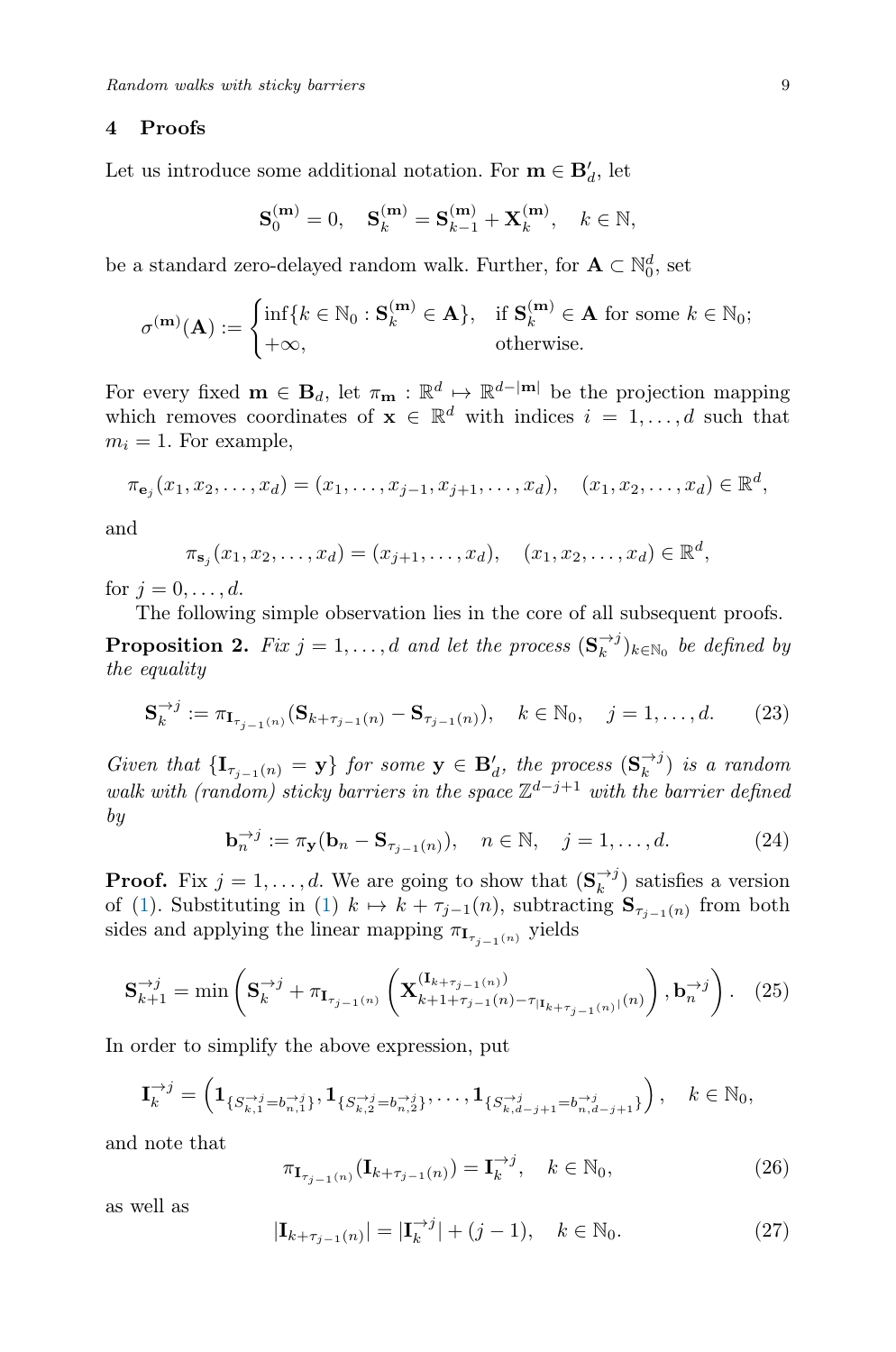Similarly to [\(3\)](#page-3-3), put

 $\tau_0^{-\to j}(n) := 0, \quad \tau_i^{-\to j}(n) := \inf\{k \in \mathbb{N}_0 : |\mathbf{I}_k^{-\to j}| \geq i\}, \quad i = 1, \dots, d - j + 1.$ In view of  $(26)$  it holds

$$
\tau_i^{-j}(n) = \inf \{ k \in \mathbb{N}_0 : |\pi_{\mathbf{I}_{\tau_{j-1}(n)}}(\mathbf{I}_{k+\tau_{j-1}(n)})| \ge i \}
$$
  
=  $\inf \{ k \in \mathbb{N}_0 : |\mathbf{I}_{k+\tau_{j-1}(n)}| \ge i+j-1 \} \stackrel{(27)}{=} \tau_{i+j-1}(n) - \tau_{j-1}(n).$  (28)

Putting things together we see that [\(25\)](#page-8-3) can be recast as follows

$$
\mathbf{S}_{k+1}^{\rightarrow j} = \min\left(\mathbf{S}_{k}^{\rightarrow j} + \pi_{\mathbf{I}_{\tau_{j-1}(n)}}\left(\mathbf{X}_{k+1-\tau_{|\mathbf{I}_{k}^{\rightarrow j}|}(\mathbf{n})}^{(\mathbf{I}_{k}^{\rightarrow j})}\right), \mathbf{b}_{n}^{\rightarrow j}\right).
$$

This shows that  $(\mathbf{S}_k^{\rightarrow j})$  is, indeed, a random walk with sticky barriers in the space  $\mathbb{Z}^{d-j+1}$ . It remains to note that given  $\{\mathbf I_{\tau_{j-1}(n)} = \mathbf y\}$  the increments

<span id="page-9-2"></span>
$$
\pi_{\mathbf{I}_{\tau_{j-1}(n)}}\left(\mathbf{X}_{k+1-\tau_{|\mathbf{I}_{k}^{-\lambda_{j}}|}^{(\mathbf{I}_{k}^{-\lambda})}(n)}\right)=\pi_{\mathbf{y}}\left(\mathbf{X}_{k+1-\tau_{|\mathbf{I}_{k}^{-\lambda_{j}}|}^{(\mathbf{I}_{k}^{-\lambda})}(n)}\right), \quad k \in \mathbb{N}_{0},\tag{29}
$$

are independent of the random barrier  $\mathbf{b}_n^{\rightarrow j}$ .

<span id="page-9-1"></span>□

We shall now briefly describe our proof strategy. In accordance with  $(28)$ , for every  $n \in \mathbb{N}$  and  $j = 1, \ldots, d$ ,

<span id="page-9-4"></span>
$$
\tau_j(n) - \tau_{j-1}(n) = \tau_1^{\to j}(n),\tag{30}
$$

and, further,

<span id="page-9-5"></span>
$$
\mathbf{S}_{\tau_j(n)} - \mathbf{S}_{\tau_{j-1}(n)} = \mathbf{S}_{\tau_1^{\to j}(n)}^{\to j}.
$$
 (31)

The most important properties of the RWSB  $(\mathbf{S}_k^{\rightarrow j})_{k \in \mathbb{N}_0}$  are:

- (i) a.s. regular variation of the barriers  $(\mathbf{b}_n^{\rightarrow j})_{n \in \mathbb{N}}$ , which will be proved later on, see formula [\(38\)](#page-11-0) below;
- (ii) conditional on the event  $\{\mathbf I_{\tau_{j-1}(n)} = \mathbf y\}$  the barriers  $\mathbf b_n^{\to j}$  are independent of the increments [\(29\)](#page-9-2) of  $(\mathbf{S}_k^{\rightarrow j})_{k \in \mathbb{N}_0}$ .

In conjunction with the fact that the event  $\{I_{\tau_{j-1}(n)} = y\}$  for a particular deterministic  $y = s_{j-1}$  has probability tending to one, see [\(32\)](#page-9-0) and [\(33\)](#page-9-3) below, equations [\(30\)](#page-9-4) and [\(31\)](#page-9-5) demonstrate how to reduce the analysis of  $\tau_j(n)$  –  $\tau_{j-1}(n)$  and  $\mathbf{S}_{\tau_j(n)} - \mathbf{S}_{\tau_{j-1}(n)}$ , for arbitrary  $j = 1, \ldots, d$ , to the analysis of the hitting time of the *first* barrier by the RWSB  $(\mathbf{S}_k^{\rightarrow j})_{k \in \mathbb{N}_0}$ . In order to quantify the above statement, for every fixed  $a > 0$ ,  $j = 0, \ldots, d - 1$  and  $n \in \mathbb{N}$ , define events

<span id="page-9-0"></span>
$$
A_{n,0}(a) := \Omega, \quad A_{n,j}(a) := \{ \mathbf{I}_{\tau_l(\lfloor nt \rfloor)} = \mathbf{s}_l \text{ for all } t \ge a \text{ and all } l = 1, \dots, j \}.
$$
\n(32)

We shall see below that

<span id="page-9-3"></span>
$$
\mathbb{P}\{\liminf_{n \to \infty} A_{n,j}(a)\} = 1, \quad j = 0, \dots, d - 1.
$$
 (33)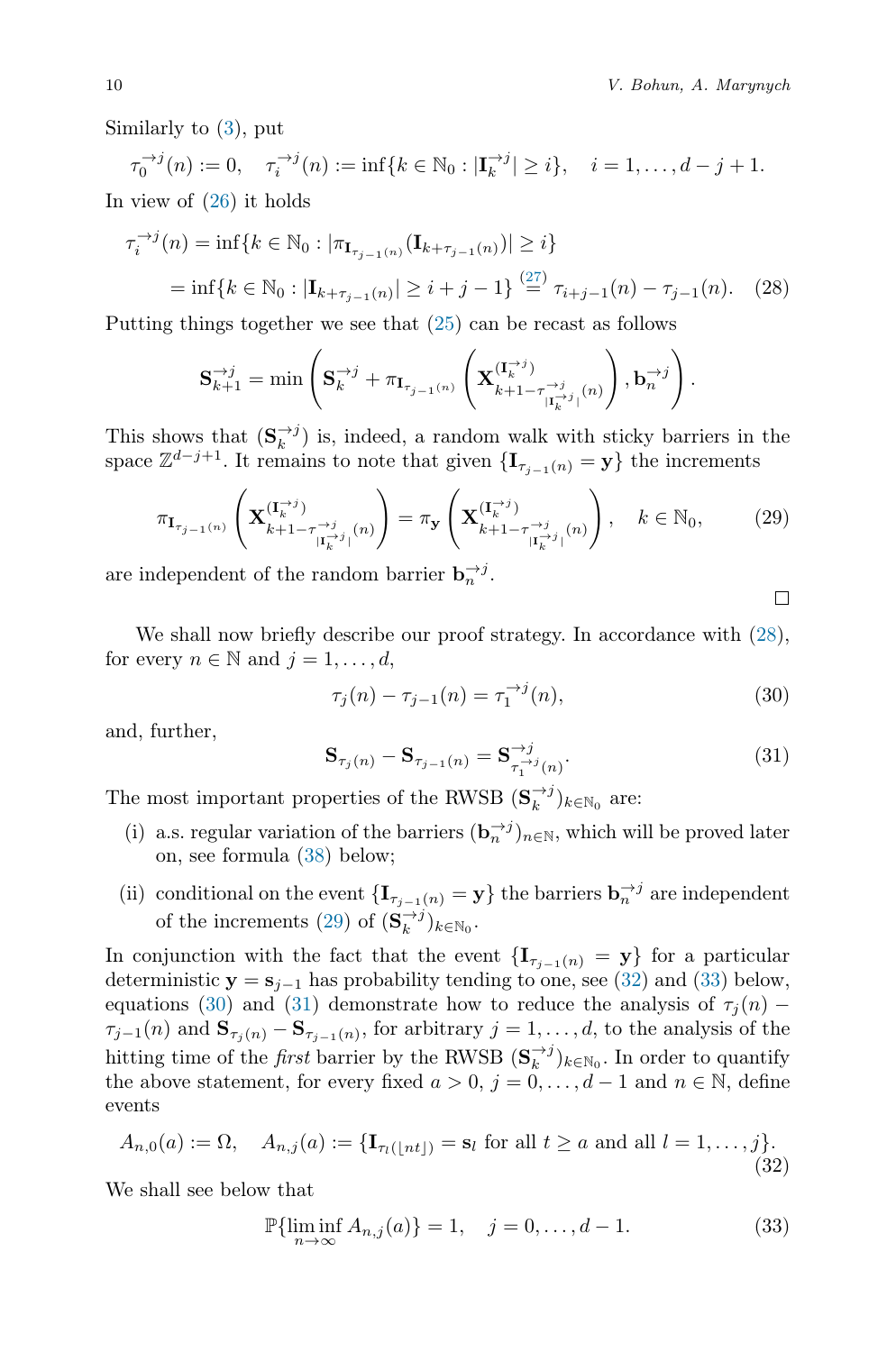#### 4.1 Proof of Theorem [1.](#page-5-3)

We start by recalling the following consequence of [\(9\)](#page-4-1), which is called uniform convergence theorem for regularly varying functions, see Theorem 1.5.2 in [\[1\]](#page-18-1). If [\(9\)](#page-4-1) holds for  $\rho_i > 0$ , then, for every  $T > 0$ ,

<span id="page-10-0"></span>
$$
\lim_{n \to \infty} \sup_{\lambda \in (0,T]} \left| \frac{b_i^{(\lfloor n\lambda \rfloor)}}{b_i^{(n)}} - \lambda^{\rho_i} \right| = 0, \quad i = 1, \dots, d. \tag{34}
$$

In order to prove theorem [1](#page-5-3) we shall use Proposition [2](#page-8-4) and induction on  $i=1,\ldots,d.$ 

BASE OF INDUCTION. We shall prove [\(11\)](#page-5-2), [\(12\)](#page-5-5) and [\(13\)](#page-5-4) for  $j = 1$ . To this end, recall the notation

$$
\mathbf{H}_{i,\geq}^{(n)} = \{ (x_1, x_2, \dots, x_d) \in \mathbb{N}_0^d : x_i \geq b_i^{(n)} \}, \quad i = 1, \dots, d, \quad n \in \mathbb{N}^d,
$$

and note that

<span id="page-10-1"></span>
$$
\tau_1(n) = \min \{ \sigma^{(0)}(\mathbf{H}_{1,\geq}^{(n)}), \sigma^{(0)}(\mathbf{H}_{2,\geq}^{(n)}), \dots, \sigma^{(0)}(\mathbf{H}_{d,\geq}^{(n)}) \}, \quad n \in \mathbb{N}.
$$
 (35)

By the functional strong law of large numbers for the ordinary renewal process applied to the projections of  $(\mathbf{S}_k^{(0)})$  $\binom{(\mathbf{U})}{k}$  onto the coordinate axes, see [\(52\)](#page-18-2) below, in conjunction with [\(34\)](#page-10-0),

<span id="page-10-2"></span>
$$
\sup_{t \in (0, a]} \left| \frac{\sigma^{(\mathbf{0})}(\mathbf{H}_{j, \geq}^{(\lfloor nt \rfloor)})}{b_j^{(n)}} - \frac{t^{\rho_j}}{\mu_j^{(\mathbf{0})}} \right| \xrightarrow[n \to \infty]{\text{a.s.}} 0, \quad j = 1, ..., d,
$$
 (36)

for all  $0 < a < b$ .

In view of  $(35)$ , and taking into account  $(10)$ , we obtain  $(11)$  for  $j = 1$ . In order to check [\(13\)](#page-5-4) we note that

$$
\{\mathbf I_{\tau_1(n)}^{(n)}=\mathbf s_1\}=\{\tau_1(n)=\sigma^{(\mathbf 0)}(\mathbf H_{1,\ge}^{(n)}),\sigma^{(\mathbf 0)}(\mathbf H_{1,\ge}^{(n)})<\sigma^{(\mathbf 0)}(\mathbf H_{j,\ge}^{(n)}),j=2,\ldots,d\}.
$$

By [\(36\)](#page-10-2), there exists a (random)  $n_0 \in \mathbb{N}$  and an event  $\Omega' \subset \Omega$  such that  $\mathbb{P}\{\Omega'\}=1$  and on  $\Omega'$ 

$$
\frac{\sigma^{(\mathbf{0})}(\mathbf{H}_{1,\geq}^{(n)})}{\sigma^{(\mathbf{0})}(\mathbf{H}_{j,\geq}^{(n)})} \leq 1/2, \quad n \geq n_0, \quad j = 2, \dots, d.
$$

Thus, [\(13\)](#page-5-4) follows. For the proof of [\(12\)](#page-5-5) in case  $j = 1$  we write

$$
{\bf S}_{\tau_1(n)}\mathbb{1}_{\{ {\bf I}_{\tau_1(n)}^{(n)}= {\bf s}_1 \}}=\min\left({\bf S}^{(\mathbf{0})}_{\sigma^{(\mathbf{0})}({\bf H}_{1,\geq}^{(n)})}\mathbb{1}_{\{ {\bf I}_{\tau_1(n)}^{(n)}= {\bf s}_1 \}}, {\bf b}_n \right).
$$

By the functional strong law of large numbers applied to  $(\mathbf{S}_k^{(0)})$  $\binom{(\mathbf{U})}{k}$ , see [\(52\)](#page-18-2) below, for every  $T > 0$ ,

$$
\sup_{t\in[0,T]}\left|\frac{\mathbf{S}_{\lfloor b_1^{(n)}t\rfloor}^{(\mathbf{0})}}{b_1^{(n)}}-\boldsymbol{\mu}^{(\mathbf{0})}t\right|\overset{\text{a.s.}}{\underset{n\to\infty}\longrightarrow}0.
$$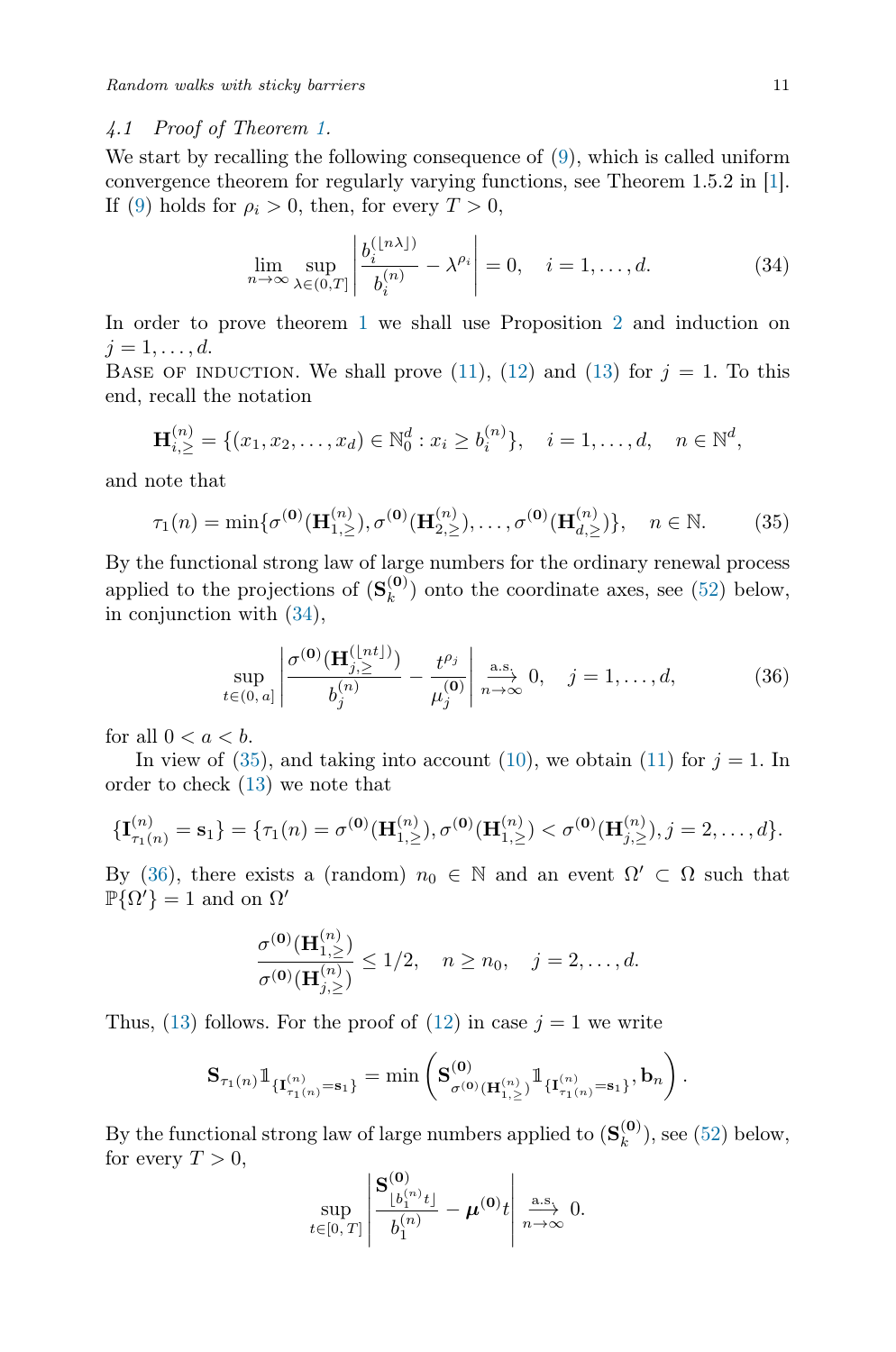By taking superposition of this relation and [\(36\)](#page-10-2) with  $j = 1$  we see that, for every  $a > 0$ ,

<span id="page-11-2"></span>
$$
\sup_{t \in (0, a]} \left| \frac{\mathbf{S}_{\sigma^{(0)}(\mathbf{H}_{1, \ge 0}^{(\lfloor nt \rfloor)})})}{b_1^{(n)}} - \boldsymbol{\mu}^{(0)} \frac{t^{\rho_1}}{\mu_1^{(0)}} \right| \xrightarrow[n \to \infty]{\text{a.s.}} 0. \tag{37}
$$

Taking into account the already proved relation [\(13\)](#page-5-4) for  $j = 1$ , we see that  $(12)$  holds for  $j = 1$ .

STEP OF INDUCTION. By the induction assumption we can pick a (random)  $n_{0,j} \in \mathbb{N}$  such that  $\mathbf{I}_{\tau_{j-1}(n)} = \mathbf{s}_{j-1}$  for all  $n \geq n_{0,j}$ . According to Proposition [2](#page-8-4) for the passage from  $j-1$  to j we only need to check that the coordinates of  $\mathbf{b}_n^{\rightarrow j}$  are a.s. regularly varying with deterministic indices of regular variation forming an increasing sequence. For  $n \geq n_{0,i}$ ,

$$
\mathbf{b}_n^{\to j} = (b_j^{(n)} - S_{\tau_{j-1}(n),j}, \dots, b_d^{(n)} - S_{\tau_{j-1}(n),d}).
$$

Furthermore, by [\(12\)](#page-5-5) and using the induction hypothesis, we obtain

$$
\frac{b_k^{(\lfloor n\lambda \rfloor)} - S_{\tau_{j-1}(\lfloor \lambda n \rfloor),k}}{b_k^{(n)} - S_{\tau_{j-1}(n),k}} = \frac{b_k^{(\lfloor n\lambda \rfloor)} - S_{\tau_{j-1}(\lfloor \lambda n \rfloor),k}}{b_k^{(n)}} \frac{b_k^{(n)}}{b_k^{(n)} - S_{\tau_{j-1}(n),k}}
$$
\n
$$
\xrightarrow[n \to \infty]{\text{a.s.}} \lambda^{\rho_k}, \quad k = j, \dots, d, \quad (38)
$$

where we have used that

<span id="page-11-0"></span>
$$
\frac{b_{j-1}^{(n)}}{b_k^{(n)}} \to 0, \quad n \to \infty, \quad k = j, \dots, d.
$$

in view of [\(10\)](#page-4-2). The proof of Theorem [1](#page-5-3) is complete.

Note that  $(33)$  follows immediately from  $(13)$ .

#### 4.2 Proof of Proposition [1.](#page-6-1)

We start with an auxiliary lemma.

<span id="page-11-1"></span>**Lemma 1.** Let  $(\xi_k, \eta_k)_{k \in \mathbb{N}}$  be a sequence of independent copies of a random vector  $(\xi, \eta)$  with finite second moments and such that  $\mathbb{E}\xi > 0$ . Let f be an arbitrary function such that  $\lim_{n\to\infty} f(n) = +\infty$ . Then

$$
\limsup_{n\to\infty}\sum_{k=1}^{\infty}\mathbb{P}\{\xi_1+\cdots+\xi_k\leq n,\eta_1+\cdots+\eta_k\geq nf(n)\}<\infty.
$$

**Proof.** Pick  $\delta > 0$  so small that  $\mathbb{E}\xi - \delta \mathbb{E}\eta > 0$ . There exists  $n_0 \in \mathbb{N}$  such that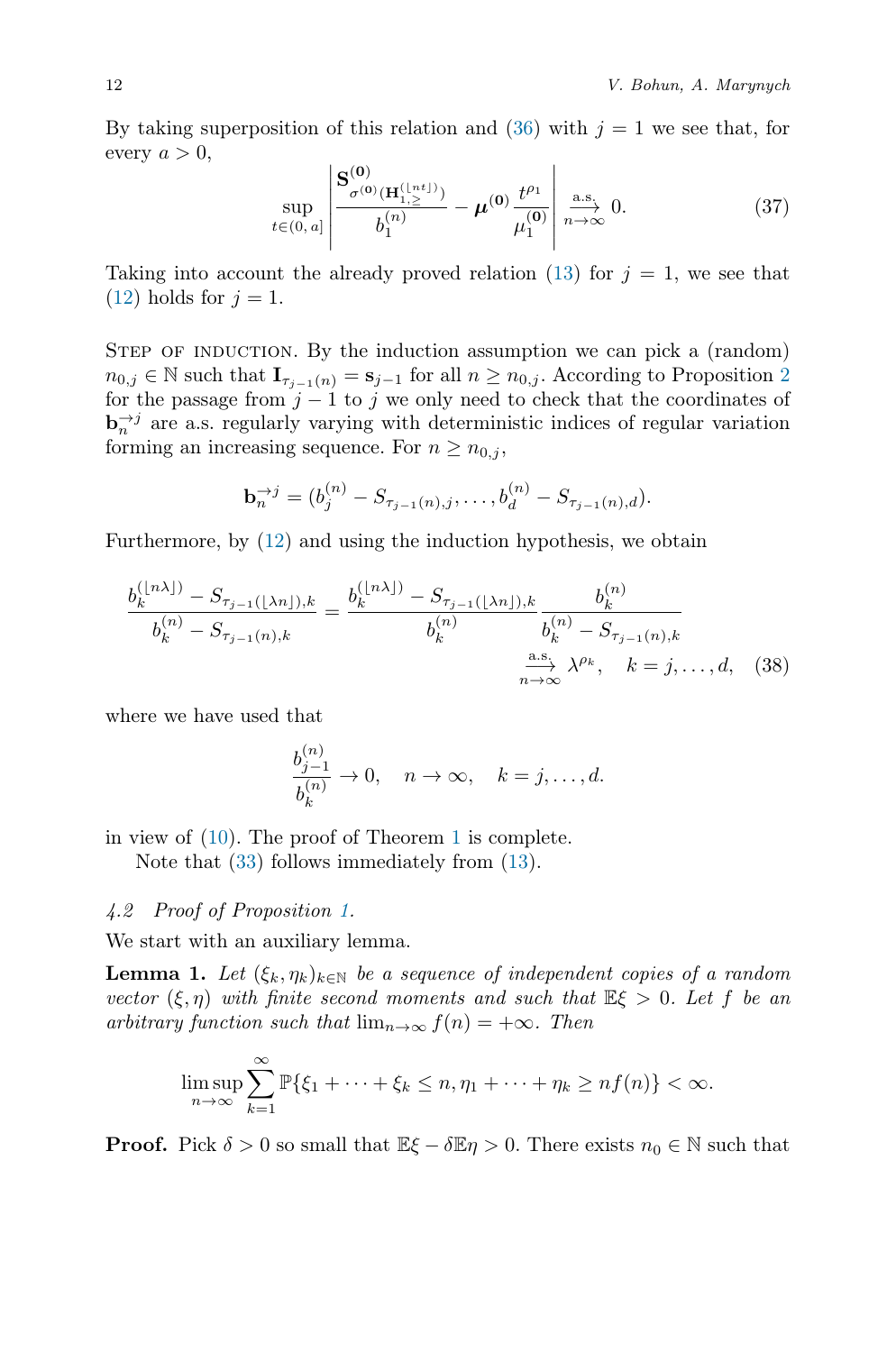$\delta f(n) \geq 1$ , for all  $n \geq n_0$ . Thus,

$$
\sum_{k=1}^{\infty} \mathbb{P}\{\xi_1 + \dots + \xi_k \le n, \eta_1 + \dots + \eta_k \ge nf(n)\}
$$
  
= 
$$
\sum_{k=1}^{\infty} \mathbb{P}\{\xi_1 + \dots + \xi_k \le n, (-\delta \eta_1) + \dots + (-\delta \eta_k) \le -n\delta f(n)\}
$$
  

$$
\le \sum_{k=1}^{\infty} \mathbb{P}\{\xi_1 + \dots + \xi_k \le n, (-\delta \eta_1) + \dots + (-\delta \eta_k) \le -n\}
$$
  

$$
\le \sum_{k=1}^{\infty} \mathbb{P}\{(\xi_1 - \delta \eta_1) + \dots + (\xi_k - \delta \eta_k) \le 0\}.
$$

The last series is convergent by Theorem 1 in [\[8\]](#page-19-4), since  $\mathbb{E}(\xi - \delta \eta)^2 < \infty$  and  $\mathbb{E}\xi - \delta \mathbb{E}\eta > 0.$ П

**Proof of Proposition [1.](#page-6-1)** In view of Proposition [2](#page-8-4) we only need to check the case  $j = 1$ . In this case we can write by [\(35\)](#page-10-1)

$$
\mathbb{E}\tau_1(n) = \sum_{k=1}^{\infty} \mathbb{P}\{\tau_1(n) \ge k\}
$$
  
= 
$$
\sum_{k=1}^{\infty} \mathbb{P}\{\sigma^{(0)}(\mathbf{H}_{1,\ge}^{(n)}) \ge k, \sigma^{(0)}(\mathbf{H}_{2,\ge}^{(n)}) \ge k, ..., \sigma^{(0)}(\mathbf{H}_{d,\ge}^{(n)}) \ge k\}
$$
  
= 
$$
\mathbb{E}\sigma^{(0)}(\mathbf{H}_{1,\ge}^{(n)})
$$
  
- 
$$
\sum_{k=1}^{\infty} \mathbb{P}\{\sigma^{(0)}(\mathbf{H}_{1,\ge}^{(n)}) \ge k, \sigma^{(0)}(\mathbf{H}_{j,\ge}^{(n)}) < k \text{ for some } j = 2, ..., d\}.
$$

As has already been mentioned, the quantity  $\sigma^{(0)}(\mathbf{H}_{1,\geq}^{(n)})$  is the first passagetime to the set  $[b_1^{(n)}, +\infty)$  for the ordinary one-dimensional random walk. By Lorden's inequality, see [\(51\)](#page-17-0) below, we obtain

$$
\mathbb{E}\sigma^{(0)}(\mathbf{H}_{1,\geq}^{(n)}) = \frac{b_1^{(n)}}{\mu_1^{(0)}} + O(1), \quad n \to \infty.
$$

The remaining sum can be estimated as follows

$$
\sum_{k=0}^{\infty} \mathbb{P}\{\sigma^{(0)}(\mathbf{H}_{1,\ge}^{(n)}) > k, \sigma^{(0)}(\mathbf{H}_{j,\ge}^{(n)}) \le k, \text{ for some } j = 2, ..., d\}
$$
  

$$
\le \sum_{j=2}^{d} \sum_{k=0}^{\infty} \mathbb{P}\{\sigma^{(0)}(\mathbf{H}_{1,\ge}^{(n)}) > k, \sigma^{(0)}(\mathbf{H}_{j,\ge}^{(n)}) \le k\}
$$
  

$$
= \sum_{j=2}^{d} \sum_{k=0}^{\infty} \mathbb{P}\{S_{k,1}^{(0)} < b_{1}^{(n)}, S_{k,j}^{(0)} \ge b_{j}^{(n)}\}.
$$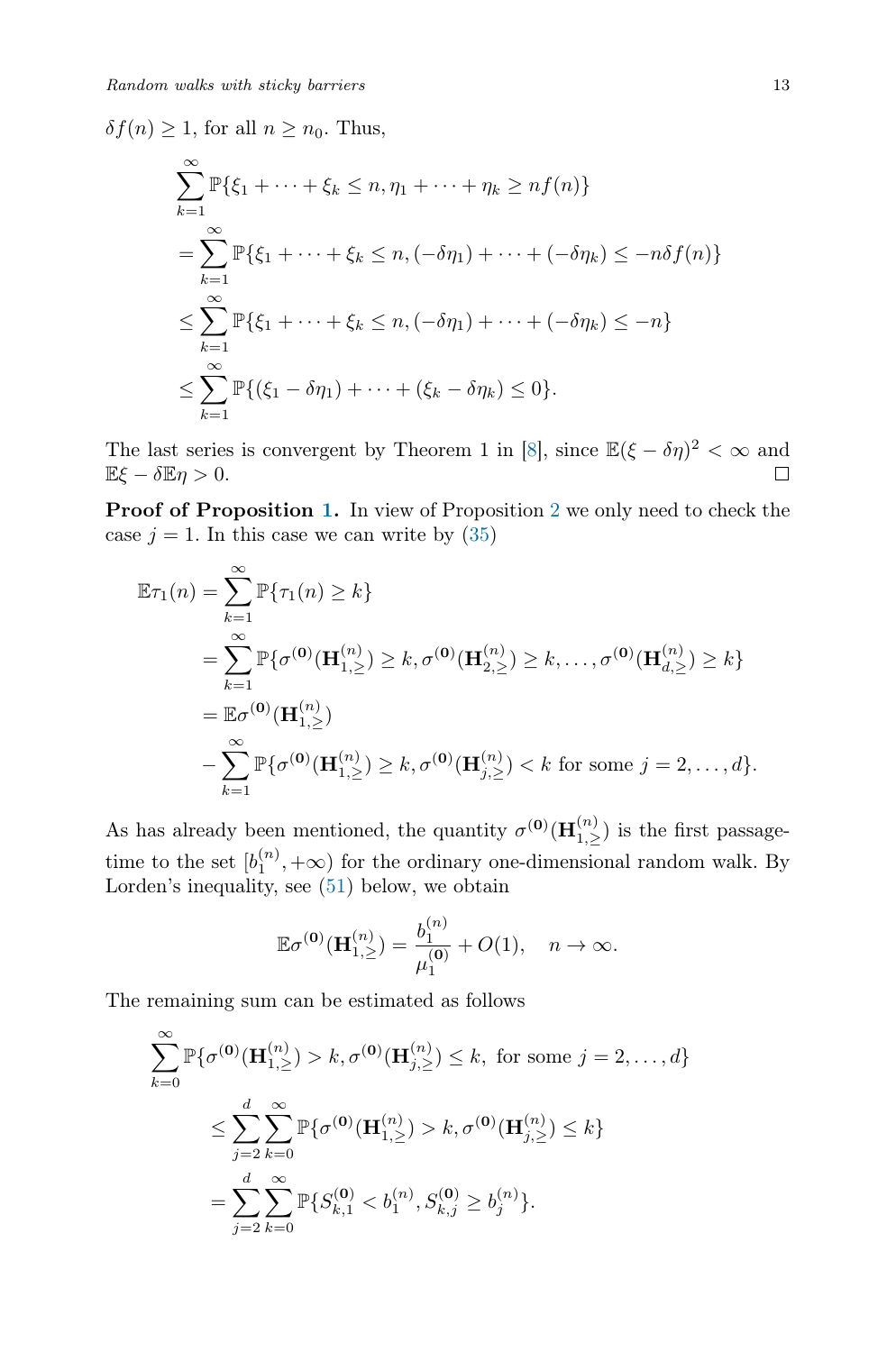$\Box$ 

By Lemma [1](#page-11-1) the last sum is  $O(1)$ , since  $b_j^{(n)}/b_1^{(n)} \to +\infty$ , as  $n \to \infty$ , for  $j=2,\ldots,d.$ 

For the calculation of  $\mathbb{E}S_{\tau_1(n)}$  we note that

$$
\mathbb{E} \mathbf{S}_{\tau_1(n)} = \mathbb{E} \min(\mathbf{S}_{\tau_1(n)}^{(\mathbf{0})}, \mathbf{b}_n) = \mathbb{E} \mathbf{S}_{\tau_1(n)}^{(\mathbf{0})} - \mathbb{E} \max(\mathbf{S}_{\tau_1(n)}^{(\mathbf{0})} - \mathbf{b}_n, 0).
$$

In view of formula [\(35\)](#page-10-1)  $\tau_1(n)$  is the stopping time with respect to the filtration  $\mathcal{F}_k := \sigma(\{\mathbf{X}_1^{(\mathbf{0})}, \dots, \mathbf{X}_k^{(\mathbf{0})}$  ${k<sup>(0)</sup> \choose k}, k \in \mathbb{N}_0$ . Thus, by Wald's first identity

<span id="page-13-0"></span>
$$
\mathbb{E}S_{\tau_1(n)}^{(0)} = \boldsymbol{\mu}^{(0)}\mathbb{E}\tau_1(n). \tag{39}
$$

It remains to check that, for every  $l = 2, \ldots, d$ ,

<span id="page-13-1"></span>
$$
\mathbb{E}\max(S_{\tau_1(n),l}^{(0)} - b_l^{(n)}, 0) = O(1), \quad n \to \infty.
$$
 (40)

Note that

$$
\mathbb{E} \max(S_{\tau_1(n),l}^{(0)} - b_l^{(n)}, 0) = \mathbb{E}(S_{\tau_1(n),l}^{(0)} - b_l^{(n)}) \mathbb{1}_{\{\tau_1(n) = \sigma^{(0)}(H_{l,\ge}^{(n)})\}} \le \mathbb{E}(S_{\sigma^{(0)}(H_{l,\ge}^{(n)}),l}^{(0)} - b_l^{(n)}).
$$

The term under the expectation is the overshoot of a standard one-dimensional random walk. Since we assume  $\mathbb{E}(X_l^{(0)})$  $\binom{(\mathbf{0})}{l}^2 < \infty$ , this expectation is bounded, see  $(54)$  below. Combining  $(39)$  and  $(40)$  we obtain  $(18)$ .

#### 4.3 Proof of Theorem [2.](#page-7-1)

Throughout the proof we shall frequently use the following simple observation. Assume that a sequence of events  $(B_n)$  satisfies

$$
\lim_{n \to \infty} \mathbb{P}\{B_n\} = 1.
$$

Then for an arbitrary event A, it holds

$$
\mathbb{P}\{A \cap B_n\} = \mathbb{P}\{A\} + o(1) \quad \text{and} \quad \mathbb{P}\{A|B_n\} = \mathbb{P}\{A\} + o(1), \quad n \to \infty.
$$

We need the following auxiliary result.

<span id="page-13-3"></span>**Lemma 2.** Let  $a(n)$  be an arbitrary sequence such that

$$
\lim_{n \to \infty} \frac{b_1^{(n)}}{a(n)} = 0.
$$

Then, for every  $j = 2, \ldots, d$ , it holds

<span id="page-13-2"></span>
$$
\left(\frac{S_{\tau_1(\lfloor nt \rfloor),j} - \mathbb{E}S_{\tau_1(\lfloor nt \rfloor),j}}{\sqrt{a(n)}}\right)_{t>0} \xrightarrow[n \to \infty]{\text{d}} (\Theta(t))_{t>0},\tag{41}
$$

where  $\Theta(t) \equiv 0$ , for  $t \geq 0$ .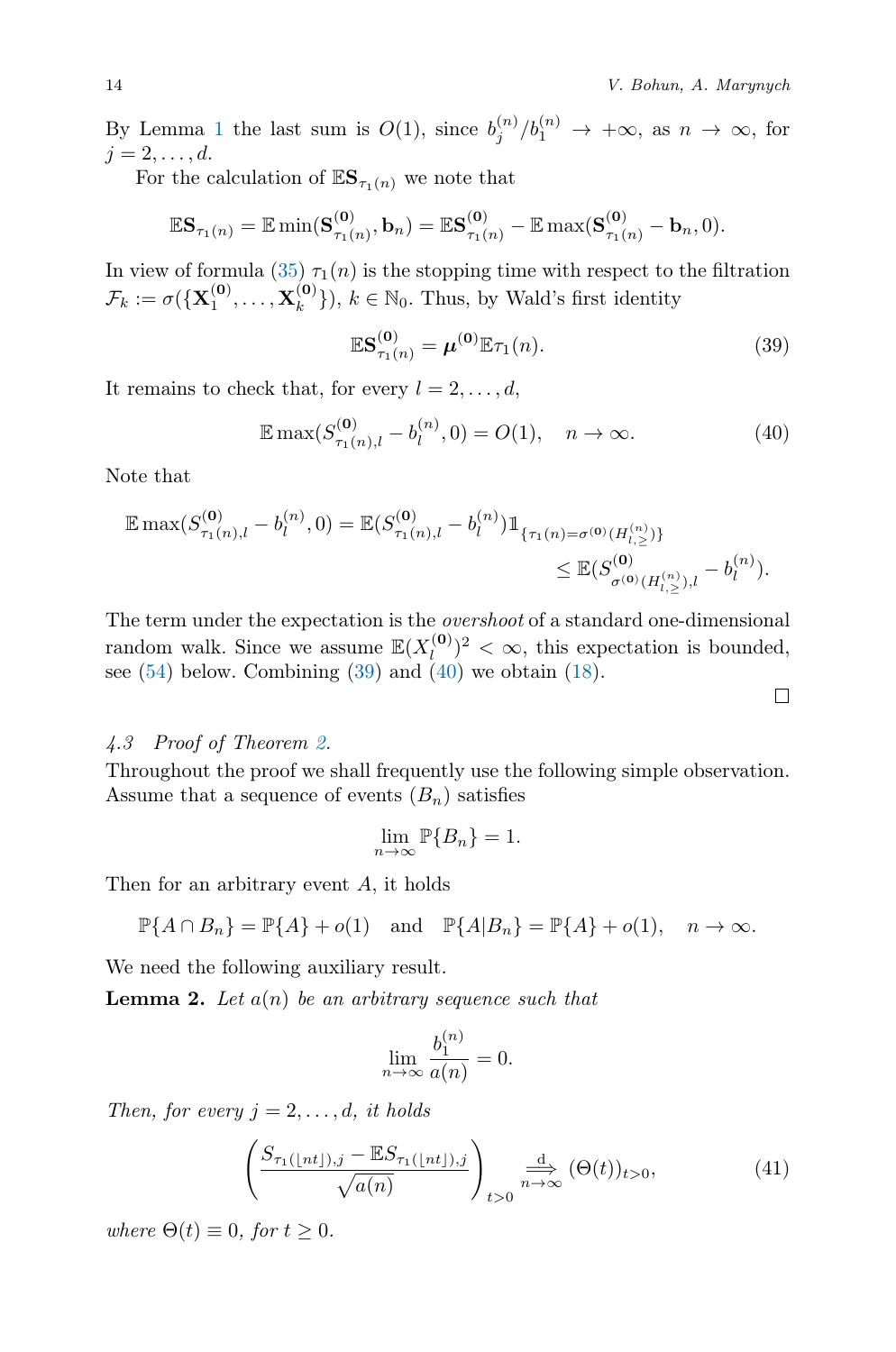**Proof.** According to  $(18)$  it is enough to check that

$$
\left(\frac{S_{\tau_1(\lfloor nt \rfloor),j} - (\mu_1^{(0)})^{-1} \mu_j^{(0)} b_1^{\lfloor nt \rfloor)}}{\sqrt{a(n)}}\right)_{t>0} \stackrel{d}{\underset{n \to \infty}{\longrightarrow}} (\Theta(t))_{t>0}.
$$

Fix  $0 < a < b$  and denote the quantity under the parentheses on the left-hand side of the last display by  $\widetilde{S}_1(n, j, t)$ . We have

$$
\mathbb{P}\{(\widetilde{S}_1(n,j,t))_{t\in[a,b]}\in \cdot\} = \mathbb{P}\{(\widetilde{S}_1(n,j,t))_{t\in[a,b]}\in \cdot | A_{n,1}(a)\}\mathbb{P}\{A_{n,1}(a)\} + \mathbb{P}\{(\widetilde{S}_1(n,j,t))_{t\in[a,b]}\in \cdot | A_{n,1}^c(a)\}\mathbb{P}\{A_{n,1}^c(a)\},
$$

where  $A_{n,1}(a)$  is defined by [\(32\)](#page-9-0) with  $j = 1$ , and  $A_{n,1}^c(a)$  denotes the complement of  $A_{n,1}(a)$ . Since

$$
\lim_{n \to \infty} \mathbb{P}\{A_{n,1}(a)\} = 1,
$$

in view of [\(33\)](#page-9-3), we see that, as  $n \to \infty$ ,

$$
\mathbb{P}\{(\widetilde{S}_1(n,j,t))_{t\in[a,b]}\in\cdot\} = \mathbb{P}\{(\widetilde{S}_1(n,j,t))_{t\in[a,b]}\in\cdot|A_{n,1}(a)\}+o(1).
$$

Clearly,

$$
\mathbb{P}\{(\widetilde{S}_{1}(n,j,t))_{t\in[a,b]} \in \cdot | A_{n,1}(a)\}\n= \mathbb{P}\left\{\left(\frac{\min(S_{\tau_{1}(\lfloor nt \rfloor),j}^{(0)},b_{j}^{(\lfloor nt \rfloor)})-(\mu_{1}^{(0)})^{-1}\mu_{j}^{(0)}b_{1}^{(\lfloor nt \rfloor)}}{\sqrt{a(n)}}\right)_{t\in[a,b]}\in \cdot | A_{n,1}(a)\n\right\}\n= \mathbb{P}\left\{\left(\frac{\min(S_{\sigma^{(0)}(\mathbf{H}_{1,\geq}^{(\lfloor nt \rfloor)},j},b_{j}^{(\lfloor nt \rfloor)})-(\mu_{1}^{(0)})^{-1}\mu_{j}^{(0)}b_{1}^{(\lfloor nt \rfloor)}}{\sqrt{a(n)}}\right)_{t\in[a,b]}\in \cdot | A_{n,1}(a)\n\right\}.
$$

Thus, in view of [\(37\)](#page-11-2),

$$
\mathbb{P}\{(\tilde{S}_{1}(n,j,t))_{t\in[a,b]} \in \cdot | A_{n,1}(a) \}
$$
\n
$$
= \mathbb{P}\left\{ \left( \frac{S_{\sigma^{(0)}(\mathbf{H}_{1,\ge}^{(\lfloor nt \rfloor)}),j} - (\mu_1^{(0)})^{-1} \mu_j^{(0)} b_1^{(\lfloor nt \rfloor)}}{\sqrt{a(n)}} \right)_{t\in[a,b]} \in \cdot | A_{n,1}(a) \right\} + o(1)
$$
\n
$$
= \mathbb{P}\left\{ \left( \frac{S_{\sigma^{(0)}(\mathbf{H}_{1,\ge}^{(\lfloor nt \rfloor)}),j} - (\mu_1^{(0)})^{-1} \mu_j^{(0)} b_1^{(\lfloor nt \rfloor)}}{\sqrt{a(n)}} \right)_{t\in[a,b]} \in \cdot \right\} + o(1).
$$

The claim now follows from the continuous mapping theorem. Indeed, as a consequence of Donsker's invariance principle

<span id="page-14-0"></span>
$$
\left(\frac{S^{(\mathbf{0})}_{\lfloor b_1^{(n)} u \rfloor,j} - \mu_j^{(\mathbf{0})} b_1^{(n)} u}{\sqrt{a(n)}}\right)_{u \ge 0} \xrightarrow[n \to \infty]{\text{d}} (\Theta(u))_{u \ge 0},
$$
\n(42)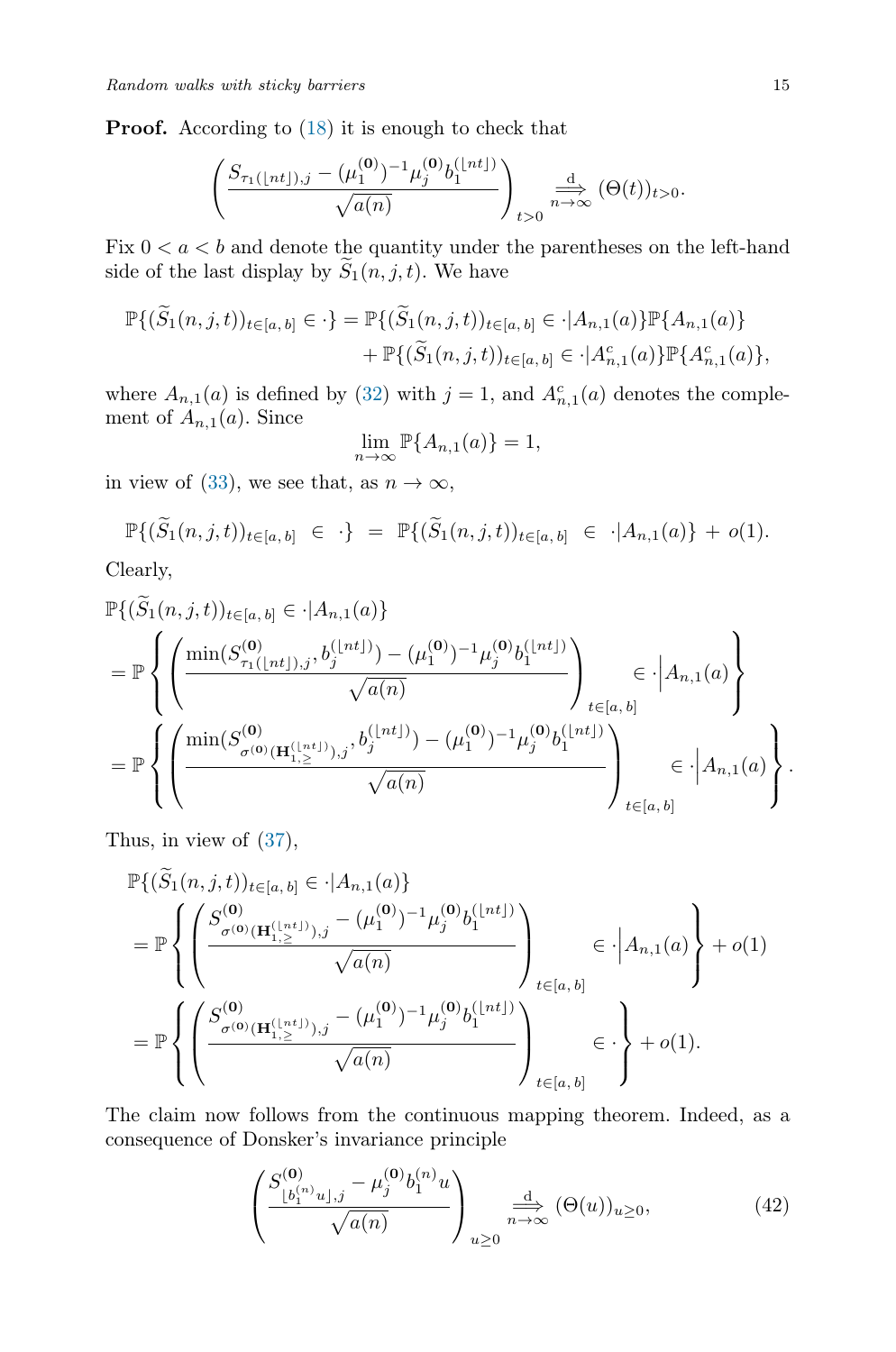<span id="page-15-2"></span> $\Box$ 

whereas, by formula [\(46\)](#page-15-0) below,

<span id="page-15-1"></span>
$$
\left(\frac{\sigma^{(\mathbf{0})}(\mathbf{H}_{1,\geq}^{(\lfloor nt \rfloor)}) - (\mu_1^{(\mathbf{0})})^{-1} b_1^{(\lfloor nt \rfloor)}}{\sqrt{a(n)}}\right)_{t>0} \stackrel{d}{\underset{n\to\infty}{\longrightarrow}} (\Theta(t))_{t>0}.\tag{43}
$$

Applying the continuous mapping

$$
D(0,\infty) \times D(0,\infty) \times D(0,\infty) \ni (f,g,h) \mapsto f \circ h + g \in D(0,\infty)
$$

to the relations [\(42\)](#page-14-0), [\(43\)](#page-15-1) and [\(36\)](#page-10-2) (with  $j = 1$ ), we obtain [\(41\)](#page-13-2).

Proof of Theorem [2.](#page-7-1) We shall first prove that

$$
\left(\frac{\tau_j(\lfloor nt \rfloor) - \tau_{j-1}(\lfloor nt \rfloor) - (\mu_j^{(\mathbf{s}_{j-1})})^{-1} (b_j^{(\lfloor nt \rfloor)} - S_{\tau_{j-1}(\lfloor nt \rfloor),j})}{(\mu_j^{(\mathbf{s}_{j-1})})^{-3/2} (v_{j,j}^{(\mathbf{s}_{j-1})} b_j^{(n)})^{1/2}}\right)_{t>0}
$$
\n
$$
\stackrel{\text{d}}{\underset{n\to\infty}{\longrightarrow}} (B(t^{\rho_j}))_{t>0}, \quad (44)
$$

with the random term  $S_{\tau_{j-1}([nt]),j}$  in the centring instead of its conditional expectation  $\mathbb{E}(S_{\tau_{j-1}(\lfloor nt\rfloor),j} | A_{n,j-1}(a)).$ 

We argue as in the proof of Lemma [2.](#page-13-3) Fix  $0 < a < b$ . Denote the left-hand side of [\(44\)](#page-15-2) by  $\widetilde{\tau}_{n,j}(t)$  and write

$$
\mathbb{P}\{(\tilde{\tau}_{n,j}(t))_{t\geq a}\in \cdot\} = \mathbb{P}\{(\tilde{\tau}_{n,j}(t))_{t\geq a}\in \cdot | A_{n,j-1}(a)\}\mathbb{P}\{A_{n,j-1}(a)\} + \mathbb{P}\{(\tilde{\tau}_{n,j}(t))_{t\geq a}\in \cdot | A_{n,j}^c(a)\}\mathbb{P}\{A_{n,j}^c(a)\},
$$

where  $A_{n,j-1}(a)$  is defined by [\(32\)](#page-9-0). By [\(33\)](#page-9-3)

$$
\lim_{n \to \infty} \mathbb{P}\{A_{n,j-1}(a)\} = 1,
$$

and, thereupon,

$$
\begin{split} &\mathbb{P}\{(\widetilde{\tau}_{n,j}(t))_{t\geq a}\in\cdot\}\\ &=\mathbb{P}\left\{\left(\frac{\tau_1^{-\cdot j}(\lfloor nt\rfloor)-(\mu_j^{(\mathbf{s}_{j-1})})^{-1}(b_j^{\lfloor nt\rfloor)}-S_{\tau_{j-1}(\lfloor nt\rfloor),j})}{(\mu_j^{(\mathbf{s}_{j-1})})^{-3/2}(v_{j,j}^{(\mathbf{s}_{j-1})}b_j^{(n)})^{1/2}}\right)_{t\geq a}\in\cdot\Big|A_{n,j-1}(a)\right\}\\ &+o(1),\;\;n\rightarrow\infty. \end{split}
$$

According to Proposition [2](#page-8-4) and taking into account [\(38\)](#page-11-0), only the case  $j = 1$ has to be checked, that is, we need to prove that

<span id="page-15-3"></span>
$$
\left(\frac{\tau_1(\lfloor nt \rfloor) - (\mu_1^{(0)})^{-1} b_1^{\lfloor nt \rfloor)}}{(\mu_1^{(0)})^{-3/2} (v_{1,1}^{(0)} b_1^{(n)})^{1/2}}\right)_{t \ge a} \xrightarrow[n \to \infty]{} (B(t^{\rho_1}))_{t \ge a}.
$$
\n(45)

In view of  $(13)$ ,  $(45)$  is equivalent to

<span id="page-15-0"></span>
$$
\left(\frac{\sigma^{(0)}(\mathbf{H}_{1,\ge}^{(\lfloor nt \rfloor)}) - (\mu_1^{(0)})^{-1} b_1^{(\lfloor nt \rfloor)} }{(\mu_1^{(0)})^{-3/2} (v_{1,1}^{(0)} b_1^{(n)})^{1/2}}\right)_{t \ge a} \xrightarrow[n \to \infty]{\text{d}} (B(t^{\rho_1}))_{t \ge a}, \tag{46}
$$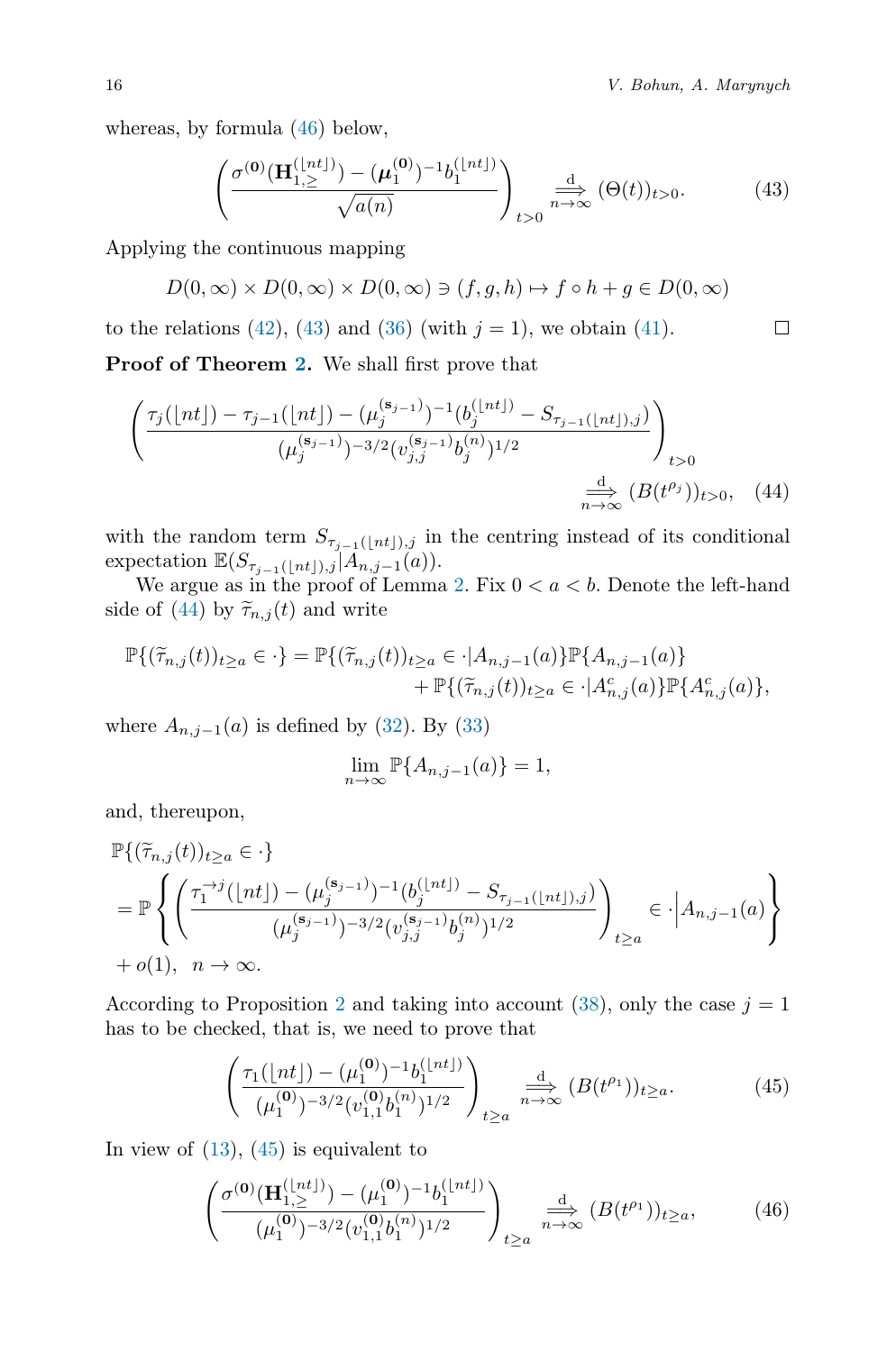which is a simple consequence of the continuity of composition operation applied to the functional limit theorem for the renewal process, see [\(53\)](#page-18-4) below, and the uniform convergence [\(34\)](#page-10-0) for  $j = 1$ . This finishes the proof of [\(44\)](#page-15-2).

It remains to check that, for every  $j = 1, \ldots, d$ ,

<span id="page-16-2"></span>
$$
\left(\frac{S_{\tau_{j-1}(\lfloor nt\rfloor),j}-\mathbb{E}(S_{\tau_{j-1}(\lfloor nt\rfloor),j}|A_{n,j-1}(a))}{\sqrt{b_j^{(n)}}}\right)_{t\geq a}\xrightarrow[n\to\infty]{\frac{d}{n\to\infty}}(\Theta(t))_{t\geq a}.\tag{47}
$$

For  $j = 1$  this is trivial, since the numerator is identically zero in this case. Assume that  $j \geq 2$  and write

$$
S_{\tau_{j-1}(\lfloor nt \rfloor),j} - \mathbb{E}(S_{\tau_{j-1}(\lfloor nt \rfloor),j}|A_{n,j-1}(a))
$$
  
\n
$$
\sqrt{b_j^{(n)}}
$$
  
\n
$$
= \sum_{l=1}^{j-1} \frac{(S_{\tau_l(\lfloor nt \rfloor),j} - S_{\tau_{l-1}(\lfloor nt \rfloor),j}) - \mathbb{E}\left((S_{\tau_l(\lfloor nt \rfloor),j} - S_{\tau_{l-1}(\lfloor nt \rfloor),j})\Big|A_{n,j-1}(a)\right)}{\sqrt{b_j^{(n)}}}
$$
  
\n
$$
= \sum_{l=1}^{j-1} \frac{S_{\tau_1^{l-1}(\lfloor nt \rfloor),j-l+1}^{-1} - \mathbb{E}\left(S_{\tau_1^{l-1}(\lfloor nt \rfloor),j-l+1}^{-1}\Big|A_{n,j-1}(a)\right)}{\sqrt{b_j^{(n)}}}. \tag{48}
$$

We shall show that every summand here converges to  $(\Theta(t))_{t>a}$ , as  $n \to \infty$ . Note that, for  $j > l$ ,

<span id="page-16-1"></span><span id="page-16-0"></span>
$$
\frac{b_l^{(n)} - S_{\tau_{l-1}(\lfloor nt \rfloor),j}}{b_j^{(n)}} \xrightarrow[n \to \infty]{\text{a.s.}} 0.
$$
 (49)

For  $j = 2, \ldots, d$  and  $l = 1, \ldots, j - 1$ , we can write using [\(31\)](#page-9-5)

$$
\mathbb{P}\{(\mathbf{S}_{\tau_l(\lfloor nt \rfloor)} - \mathbf{S}_{\tau_{l-1}(\lfloor nt \rfloor)})_{t \geq a} \in \cdot\} = \mathbb{P}\{(\mathbf{S}_{\tau_1^{-l}(\lfloor nt \rfloor)}^{-l})_{t \geq a} \in \cdot\,, A_{n,j-1}(a)\} + o(1).
$$

By Proposition [2](#page-8-4) on the event  $A_{n,j-1}(a) \subseteq A_{n,l}(a)$  the process  $(\mathbf{S}_{\tau_1^{-l}(\lfloor nt \rfloor)}^{-l})_{t \ge a}$ is a RWSB with a structure specified therein. Since

$$
\lim_{n \to \infty} \mathbb{P}\{A_{n,j-1}(a)\} = 1,
$$

and taking into account [\(49\)](#page-16-0) we can apply Lemma [2](#page-13-3) with  $a(n) = b_j^{(n)}$  to obtain, for  $j > l$ ,

$$
\mathbb{P}\left\{\left(\frac{S_{\tau_1^{-\lambda l}(\lfloor nt\rfloor),j-l+1}^{-\lambda l}-\mathbb{E}\left(S_{\tau_1^{-\lambda l}(\lfloor nt\rfloor),j-l+1}^{-\lambda l}\middle|A_{n,j-1}(a)\right)}{\sqrt{b_j^{(n)}}}\right)_{t\geq a}\in\cdot\left|A_{n,j-1}(a)\right\}\n\to \mathbb{P}\left\{(\Theta(t))_{t\geq a}\in\cdot\right\},\quad n\to\infty.
$$

Note that the conditional expectation pops up because we apply Lemma [2](#page-13-3) with respect to the conditional probability measure  $\mathbb{P}\{\cdot | A_{n,j-1}(a)\}\.$  Therefore, all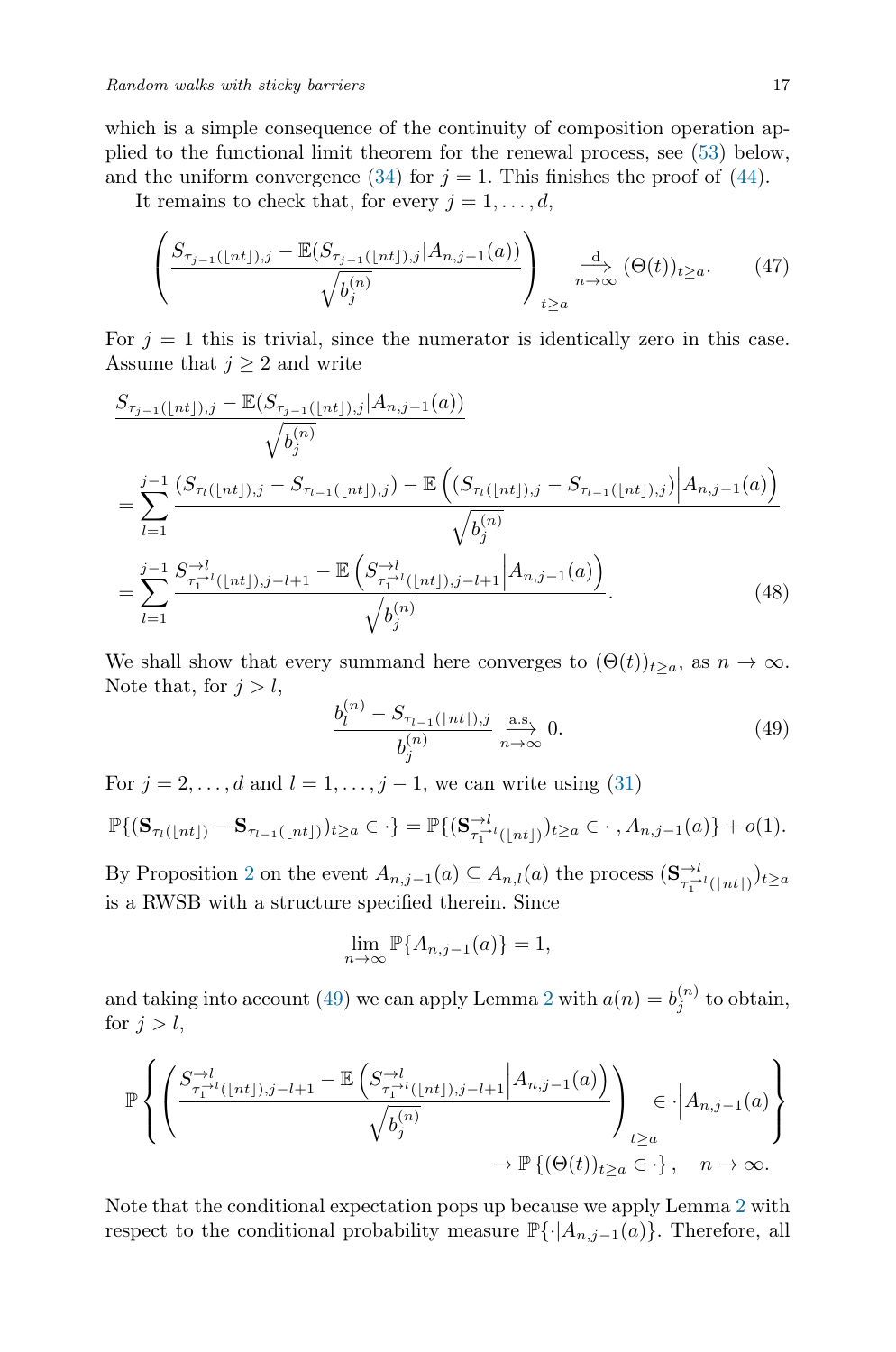summands in the right-hand side of [\(48\)](#page-16-1) converge to  $(\Theta(t))_{t>a}$ , as  $n \to \infty$ . This proves [\(47\)](#page-16-2) and finishes the proof of [\(21\)](#page-7-0). If  $2\rho_{j-1} < \rho_j$ , then [\(22\)](#page-7-2) holds, since

$$
\lim_{n \to \infty} \sup_{t \in [a,b]} \frac{\mathbb{E}(S_{\tau_{j-1}(\lfloor nt \rfloor),j}|A_{n,j-1}(a))}{\sqrt{b_j^{(n)}}} \leq \lim_{n \to \infty} \sup_{t \in [a,b]} \frac{\mathbb{E}S_{\tau_{j-1}(\lfloor nt \rfloor),j}}{\mathbb{P}\{A_{n,j-1}(a)\}\sqrt{b_j^{(n)}}} = 0,
$$

which follows from  $\mathbb{E}S_{\tau_{j-1}(\lfloor nt \rfloor),j} = O(b_{j-1}^{(n)})$ , as  $n \to \infty$ . The proof of Theorem  $\Box$ [2](#page-7-1) is complete.

# A Appendix

For the ease of reference we collect here some classical renewal-theoretic results which have been used throughout the proofs. Section 6.2 of the recent book [\[6\]](#page-19-5) is an excellent source on this topic.

Let  $(\xi_k)_{k\in\mathbb{N}}$  be a sequence of independent copies of a nonnegative random variable ξ. Put

$$
\mathfrak{m} := \mathbb{E}\xi > 0, \quad \mathfrak{v}^2 := \text{Var}\,\xi > 0,
$$

and, further,  $T_0 := 0$ ,

$$
T_k := \xi_1 + \xi_2 + \dots + \xi_k, \quad k \in \mathbb{N}, \quad \nu(t) := \inf\{k \in \mathbb{N}_0 : T_k > t\}, \quad t \ge 0.
$$

The function

$$
U(t) := \mathbb{E}\nu(t) = \sum_{k=0}^{\infty} \mathbb{P}\{T_k \le t\}, \quad t \ge 0,
$$

is called the *renewal function*. Note that  $\nu(t)$  is the stopping time with respect to the natural filtration of  $(T_k)_{k \in \mathbb{N}_0}$ . In particular, by Wald's identity

$$
t \leq \mathbb{E} T_{\nu(t)} = \mathfrak{m} U(t), \quad t \geq 0.
$$

If  $\mathfrak{m} \in (0,\infty)$ , then

<span id="page-17-1"></span>
$$
U(t) \sim \frac{t}{\mathfrak{m}}, \quad t \to \infty. \tag{50}
$$

If, further,  $\mathbb{E}\xi^2 < \infty$ , then

<span id="page-17-0"></span>
$$
\frac{t}{\mathfrak{m}} \le U(t) \le \frac{t}{\mathfrak{m}} + \frac{\mathbb{E}\xi^2}{\mathfrak{m}^2}, \quad t \ge 0.
$$
 (51)

The relation [\(50\)](#page-17-1) is called elementary renewal theorem, see, for example, Eq.  $(6.4)$  in  $[6]$ . The upper estimate in  $(51)$  is called *Lorden's inequality*, see [\[3\]](#page-18-5) for a short proof.

An easy consequence of the standard strong law of large numbers for  $(T_n)$ is the strong law of large numbers for  $(\nu(t))$ , that is,

$$
\frac{\nu(t)}{t} \underset{t \to \infty}{\overset{\text{a.s.}}{\longrightarrow}} \frac{1}{\mathfrak{m}}.
$$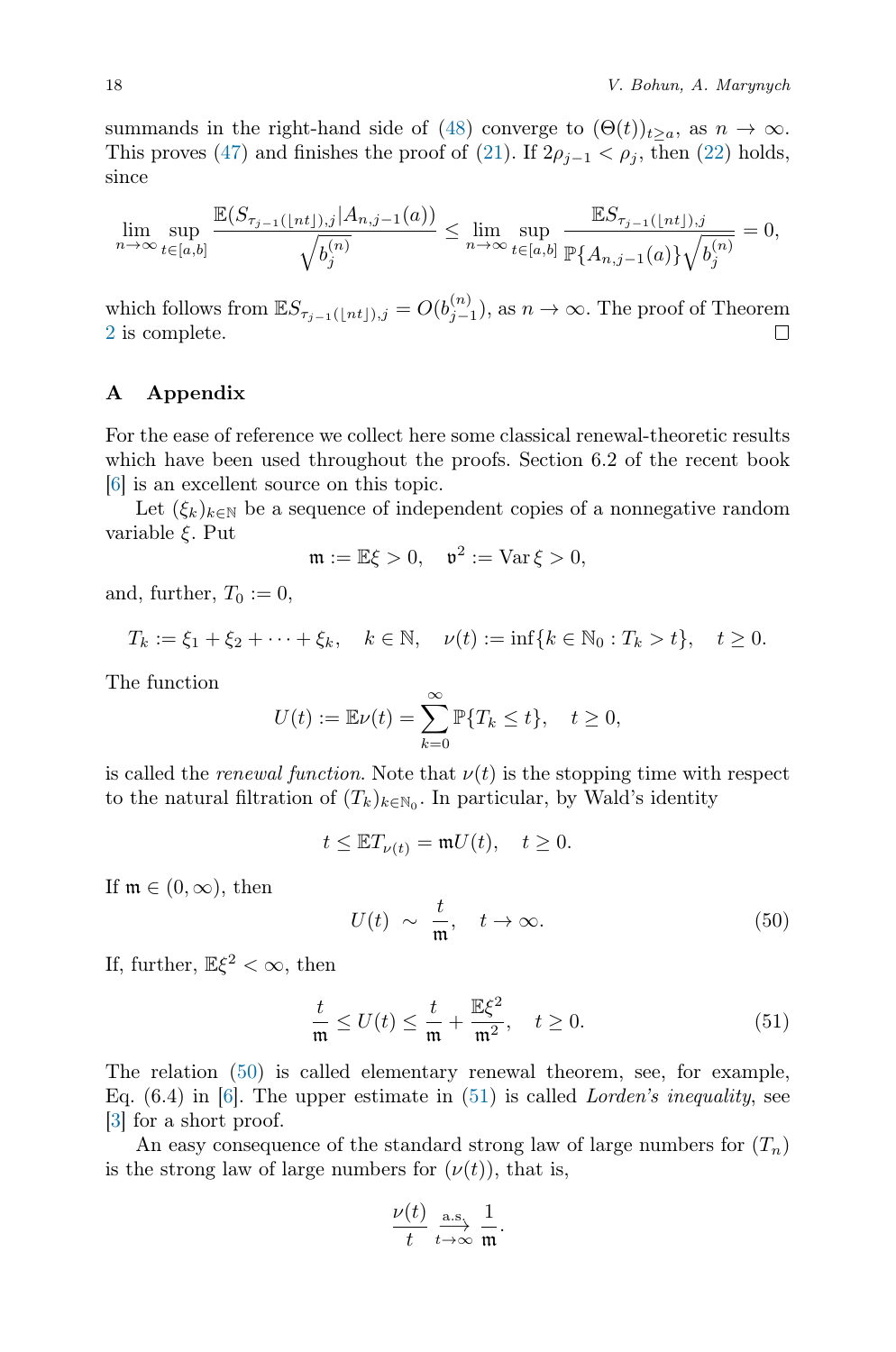By Theorem 4 in [\[4\]](#page-18-6) both strong laws can be strengthen to the uniform strong laws of large numbers that read as follows. Under the sole assumption  $\mathfrak{m} < \infty$ , it holds

<span id="page-18-2"></span>
$$
\sup_{u \in [0,T]} \left| \frac{T_{\lfloor tu \rfloor}}{t} - u \right| \xrightarrow[t \to \infty]{\text{a.s.}} 0 \quad \text{and} \quad \sup_{u \in [0,T]} \left| \frac{\nu(tu)}{t} - \frac{u}{\mathfrak{m}} \right| \xrightarrow[t \to \infty]{\text{a.s.}} 0,
$$
 (52)

for every fixed  $T > 0$ .

In the proof of Theorem [2](#page-7-1) we have also used the following functional central limit theorem for  $(\nu(t))_{t\geq 0}$ . If  $\mathfrak{v}^2 \in (0,\infty)$ , then

<span id="page-18-4"></span>
$$
\left(\frac{\nu(ut)-(ut)/\mathfrak{m}}{\mathfrak{v}\sqrt{\mathfrak{m}^{-3}t}}\right)_{u\geq 0} \xrightarrow[t\to\infty]{} (B(u))_{u\geq 0},\tag{53}
$$

in the space  $D[0,\infty)$  endowed with the J<sub>1</sub>-topology, where  $B = (B(u))_{u>0}$  is the standard Brownian motion. This result (in a more general form) can be found, for example, in [\[6,](#page-19-5) Section 3.3.3].

The quantity  $T_{\nu(t)} - t$  is called *overshoot* at  $t \geq 0$ . By Lorden's inequality, if  $\mathbb{E}\xi^2 < \infty$ , then

<span id="page-18-3"></span>
$$
0 \leq \mathbb{E}(T_{\nu(t)} - t) = \mathfrak{m}\mathbb{E}\nu(t) - t \leq \frac{\mathbb{E}\xi^2}{\mathfrak{m}}, \quad t \geq 0,
$$
 (54)

where we have used Wald's identity for the first equality.

#### Acknowledgement

We thank the anonymous referees for many useful suggestions which greatly improved the presentation of our results and for pointing out numerous inaccuracies in the first version of the manuscript.

#### Funding

The present work was supported by the National Research Foundation of Ukraine (project 2020.02/0014 «Asymptotic regimes of perturbed random walks: on the edge of modern and classical probability»).

# References

- <span id="page-18-1"></span>[1] Bingham, N., Goldie, C., Teugels, J.: Regular Variation vol. 27. Cambridge university press (1989)
- <span id="page-18-0"></span>[2] Bohle, D., Marynych, A., Meiners, M.: A fundamental problem of hypothesis testing with finite inventory in e-commerce. Applied Stochastic Models in Business and Industry  $37(3)$ , 454–474 (2021)
- <span id="page-18-5"></span>[3] Carlsson, H., Nerman, O.: An alternative proof of Lorden's renewal inequality. Advances in Applied Probability 18(4), 1015–1016 (1986)
- <span id="page-18-6"></span>[4] Glynn, P.W., Whitt, W.: Ordinary CLT and WLLN versions of  $L = \lambda W$ . Mathematics of Operations Research 13(4), 674–692 (1988)